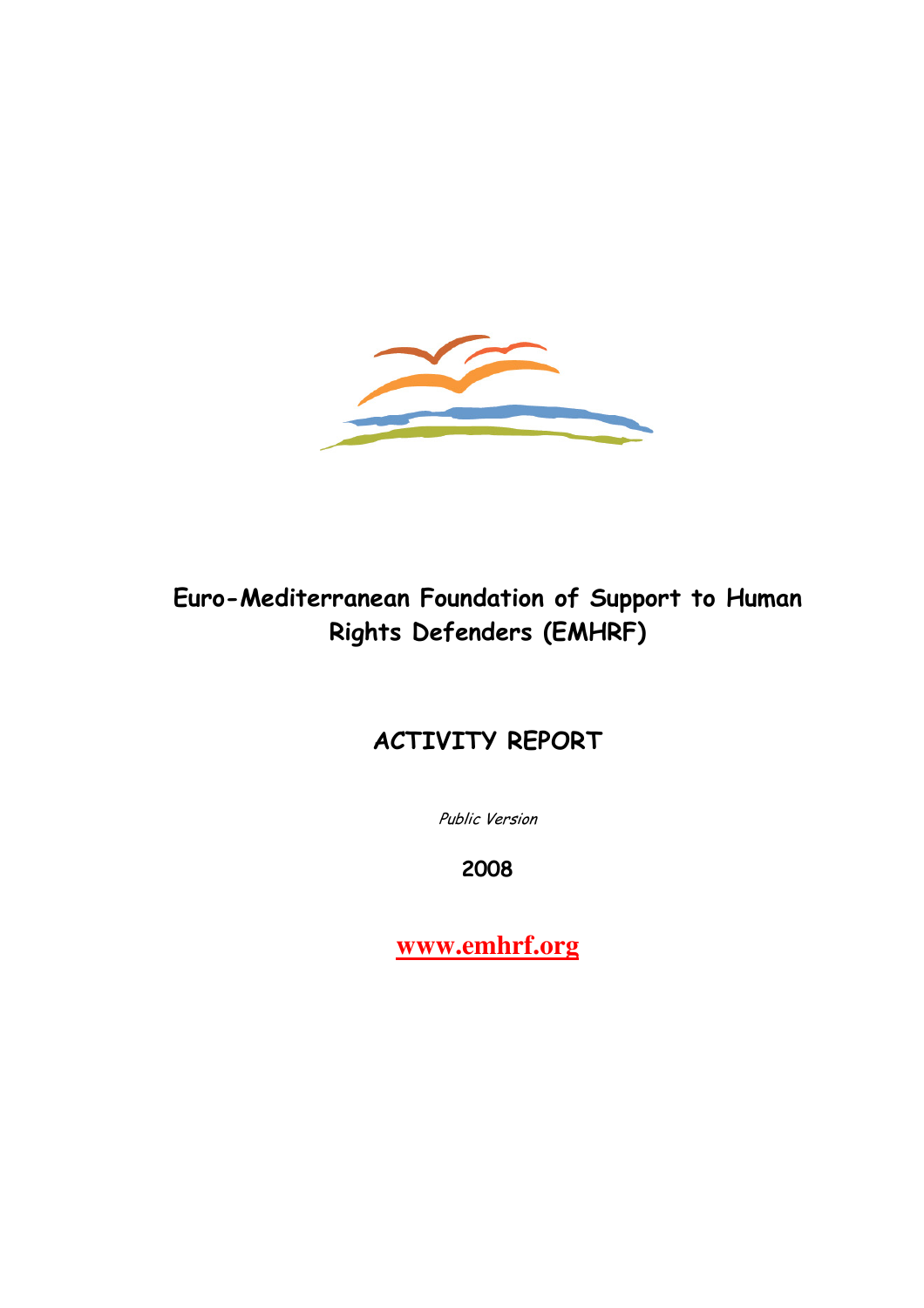# **CONTENTS**

## **1. INTRODUCTION**

# **2. EXECUTIVE SUMMARY**

- Crackdown on dissidents, deprivation of freedom and ill treatment
- **Instrumentalisation of the judiciary and harassment**
- Especially vulnerable groups
- Operating difficulties and limited human resources

#### **3. INTERVENTIONS AND ACTIVITIES IN SUPPORT OF HUMAN RIGHTS ORGANISATIONS, GROUPS AND DEFENDERS**

- Urgent interventions in support of defenders facing difficulties or at risk
- Bridging interventions to strengthen human and operational resources
- Interventions in support of innovative initiatives in light of the regional context

### **4. QUANTITATIVE ASSESSMENT OF INTERVENTIONS IN 2008**

- Types of interventions
- Thematic areas
- Gender
- Countries

#### **5. FOLLOW-UP, SUSTAINABILITY AND ORGANISATIONAL ISSUES**

- Meetings and visits to the region
- **Information and communication**
- Fund-raising and outreach
- Risks analysis and sustainability
- **Internal governance**

## **APPENDIX 1: Overview of EMHRF Interventions 2005-2008**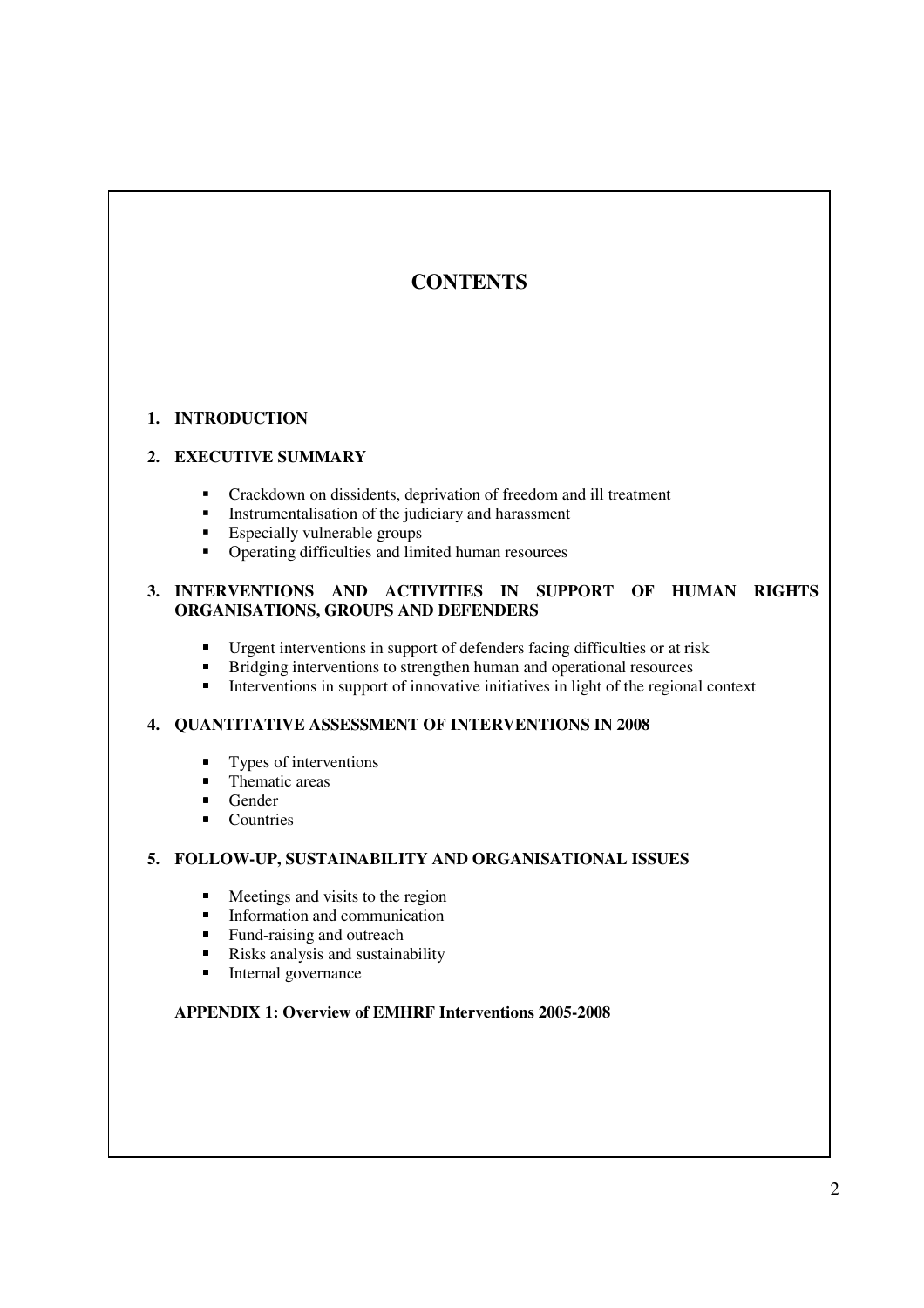# **1. Introduction**

l

While reforms in the promotion and defence of human rights remain relatively unambitious in the southeast Mediterranean region, concrete progress has been made particularly in the context of the adoption of laws strengthening the participation of women and the fight against corruption. The general climate however was marked by the fact that repression continued to grow, and human rights defenders in the southern Mediterranean have continued to carry on the difficult task of promoting and defending human rights.

In Tunisia, an unprecedented movement of peaceful social protest began in January 2008, challenging unfair employment practices in the south western region of the country – a region where poverty and unemployment have reached dismal levels. According to Tunisia's major human rights organisations this movement, even though limited in its geographical scope, is the longest-lasting and strongest social upheaval in the country's recent history, as well as its most mature in terms of the demands made by the protesters and of the methods employed. The protest raises such issues as the right to form a union, the right to work, the right to an equal share of national wealth, the protection of the environment, freedom of expression and the fight against corruption. The government's response has been to deploy an unprecedented level of police and military repression, leading to the brutalisation of families and the destruction of private property as a form of reprisal. A number of leaders of Tunisia's only national labour union as well as activists have been found guilty of a 'criminal conspiracy against people and property' and 'armed rebellion', with sentences of between two and eight years being imposed in total disregard of principles such as the presumption of innocence, the adversarial procedure, open courts, the defendant's rights and the right to physical integrity<sup>1</sup>.

In Syria, following a meeting of pro-democratic opposition forces in late 2007 that was attended by more than 160 political activists, human rights defenders, intellectuals and artists gathered to discuss the follow-up on the Damascus Declaration for democratic national change, about 40 of those present were arrested and 12 defenders were sentenced to two and a half years' imprisonment in late October 2008. Their only crime was to have called peacefully for the establishment of a democratic system that respects the rights of citizens, guarantees the rights to freedom of expression and association, and brings an end to discrimination based on religious or political beliefs. At the end of proceedings that violated the basic standards governing fair trials, they were convicted of having weakened the national consensus, disseminated false news and encouraged sectarian sentiment or sectarian confrontations, and of belonging to an 'organisation created to alter the financial or social situation of the state<sup>2</sup>.

These are but two examples of the considerable political, economic and social repression that took place in the region last year, developments that are compounded by conflict situations which had tragic consequences. In 2008, attacks and acts of violence continued unabated in the Maghreb countries and in Iraq, Israel and the Occupied Territories, and civilians continued to represent the majority of the victims.

<sup>&</sup>lt;sup>1</sup> See M<sup>e</sup> Houcine Bardi, LL.D., member of the Paris bar, 'Rapport d'observations judiciaires, Procès du 11 décembre 2008 devant le tribunal pénal de Gafsa', CRLDHT (Comité pour le Respect des Libertés et des Droits de l'Homme en Tunisie) and FTCR (Fédération des Tunisiens pour une Citoyenneté des Deux Rives); CRLDHT, 'Tunisie-Rédeyef/Gafsa: The appeal trial confirms the harsh sentences imposed at the lower court against the leaders of the social movement in the mining area. The latter have succeeded in making this trial a plea against torture, nepotism, corruption, criminalization of the right to work and for

solidarity ', press release, February 5, 2009.<br><sup>2</sup> See M<sup>e</sup> Houcine Bardi, LL.D., member of the Paris bar, 'Rapport de mission d'observation judiciaire du procès des 12 membres du Conseil national de la déclaration de Damas pour un changement national et démocratique', Observatory for the Protection of Human Rights Defenders, joint programme of FIDH, OMCT and the Euro-Mediterranean Human Rights Network (EMHRN), 24 September 2008.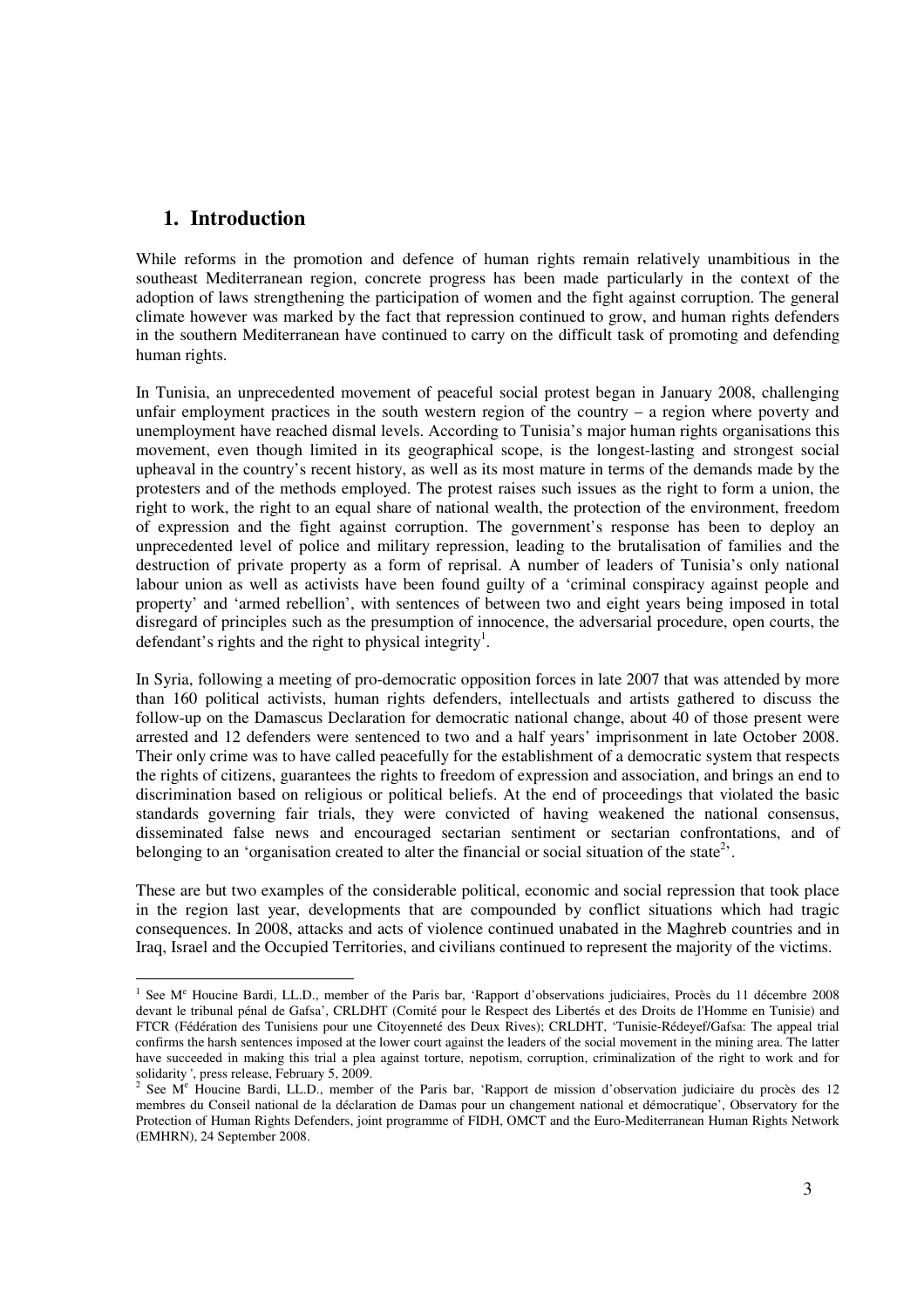Repeatedly using security concerns as a pretext, the governments of the region continued to add to the range of legislative tools designed to curtail the effective enjoyment of freedom of association, peaceful assembly and expression by human rights defenders. New laws have been adopted that give governments ever more restrictive control powers over the governance, funding and activities of autonomous nongovernmental organisations (NGOs). To cite but a few examples, the state of emergency was renewed in Egypt in May 2008 and remains in effect in Syria and Algeria. In Jordan, the government has introduced new legislation on charity organisations and social institutions that gives additional discretionary powers to the administrative authorities. Among other things, the registration of associations is now subject to a new authorisation procedure requiring prior approval by the authorities rather than a simple notification as previously. In addition, any donation or grant must be pre-approved by the ministry concerned before it can be received, with penalties for failure to secure prior approval ranging from the dismantling of the organisation to three months' imprisonment. Joining other North African countries in the crackdown on sub-Saharan migrants, Algeria adopted in June 2008 a new law governing the admission, stay and movements of foreigners in its territory. The provisions of this law not only make it a crime for sub-Saharan migrants to enter and stay in Algeria illegally, they also set out prison terms for anyone who 'directly or indirectly facilitates or attempts to facilitate' the illegal stay, movements or departure of a foreigner. This law has the potential to be particularly detrimental to those who are involved in providing assistance and volunteer services to protect migrants' rights.

Furthermore, the subservience of the judicial system to the political authorities has only added to the growing repression practiced against human rights defenders in Algeria, Egypt, Tunisia and Syria. A number of bloggers, independent journalists and lawyers involved in defending human rights have been given sentences ranging from fines to imprisonment of up to two years for having criticised government policy and the working of the judicial system. The authorities have continued to deny associations the possibility of registering in accordance with the law and to use the associations' failure to register as a pretext for prosecuting their members for engaging in 'illegal activities' and to ban funding from abroad in an attempt to deprive NGOs and independent initiatives of the support to which they are legally entitled. Public meetings and peaceful protests organised by human rights groups and NGOs have been banned in Algeria, Syria and Tunisia. In Israel, Tunisia and Syria, a large number of human rights defenders have been prevented or prohibited from travelling freely in their own country or from leaving the country. Several defenders have been the victims of brutality, ill treatment, intimidation and reprisals against friends and colleagues<sup>3</sup>.

All of these measures adopted against human rights organisations and defenders are in violation of the obligations set out in the international instruments to which the countries of the region are parties and which they are contravening<sup>4</sup>.

l

 $3$  For more information, see the reports published by the major international human rights organisations – e.g., Human Rights Watch, *Annual Report 2009* ; Amnesty International, *Challenging Repression: Human Rights Defenders in the Middle East and North Africa*, 2008.

<sup>&</sup>lt;sup>4</sup> These instruments include legal instruments of the United Nations such as the Universal Declaration of Human Rights; the two international covenants on civil, political, economic, social and cultural rights; other UN conventions establishing monitoring mechanisms (against torture, racial discrimination, discrimination against women, children's rights, rights of migrant workers and their families); the conventions and standards of the International Labour Organisation; special and non-treaty procedures of the United Nations, the Declaration on Human Rights Defenders; the UN resolution defining the mandate of the Secretary General's Special Representative on the situation of human rights defenders; the EU guidelines on human rights defenders; the association agreements between the EU and the countries of the Mediterranean basin; and the provisions of the national action plans under the ENP.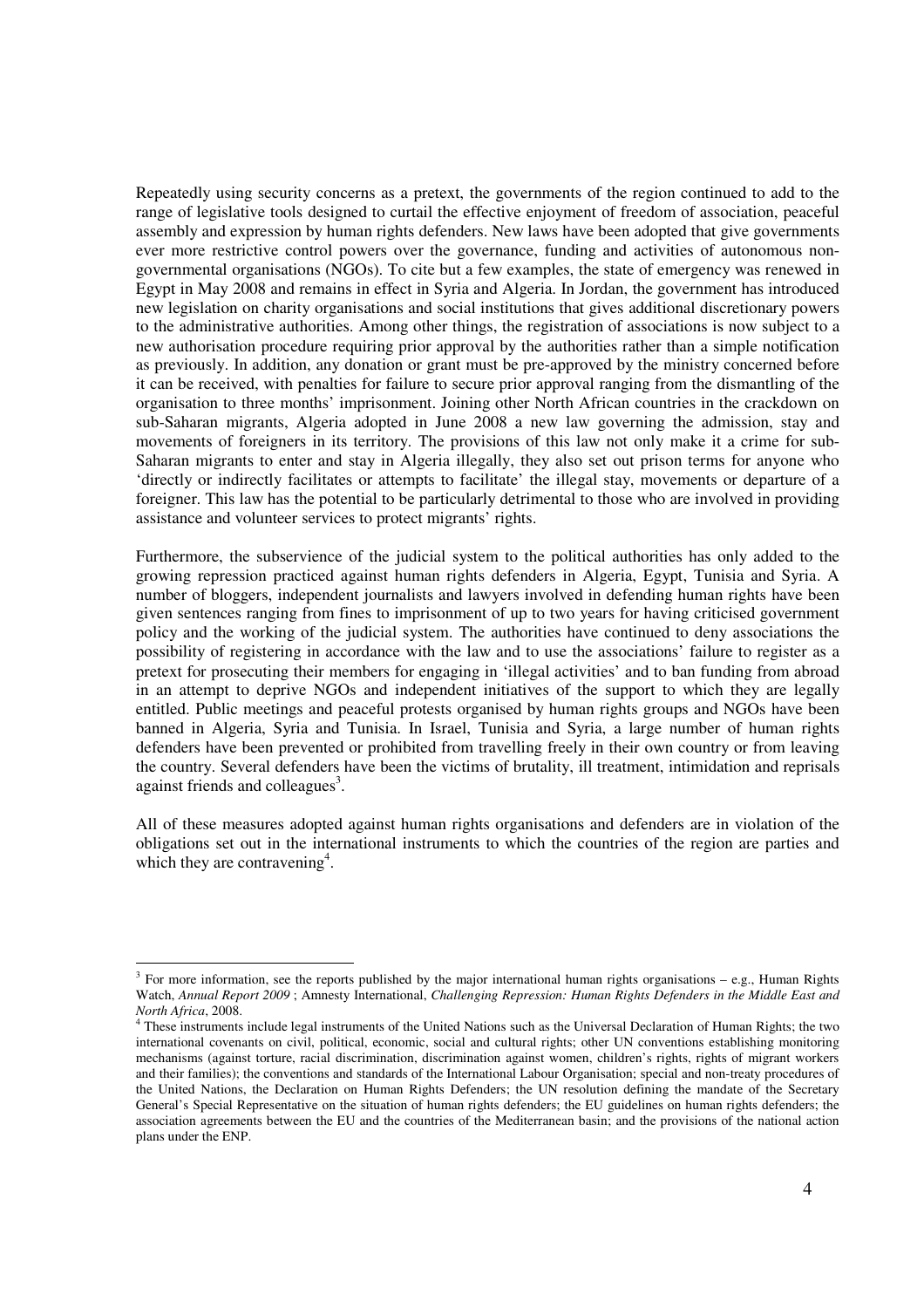In light of this regional context, it was essential to provide defenders not only with political support<sup>5</sup> but also with an increased number of grants of financial support, taking into account the need for timeliness, flexibility and discretion, so as to enable them to develop their activities not only as witnesses, advocates and debaters, but also as promoters and defenders of all civil, political, economic, social and cultural rights.

Given this context, the Euro-Mediterranean Foundation of Support to Human Rights Defenders (EMHRF) provided support to about 40 initiatives in 2008 that were aimed at supporting 108 defenders, individually or as NGOs, who foster, support, protect and monitor respect for human rights in the region.

# **2. Executive Summary**

The year 2008 highlighted the challenges faced on a regular basis by human rights defenders in the southern and eastern Mediterranean region – challenges that were intimately linked to the nature of their activities as well as to broad political trends at the national and international levels. The requests received by the Foundation reflected these trends and underlined the essential bridging role that the Foundation must play, in cooperation with regional and international bodies active in protecting defenders, in providing effective support to them. These trends – and the actions taken by the EMHRF – revolve mainly around the following issues:

#### *2.1 Crackdown on dissidents, deprivation of freedom and ill treatment*

Many of the region's defenders have had to face deprivation of their freedom during the year, a measure that was often compounded by ill treatment and administrative dismissals. As a result, not only have a number of defenders faced serious health problems, but their families are often in a very precarious situation. The Foundation has accordingly provided assistance to these defenders to enable them to receive adequate medical treatment and to enable their families to cope with the basic requirements for survival.

#### *2.2 Instrumentalisation of the judiciary and harassment*

The pressures exerted against defenders in the region included the denial or lack of legal recognition of human rights activities as well as the physical and psychological harassment of defenders. Groups and organisations involved in defending human rights naturally sought tangible, secure and flexible financial support in order to reorganise their strategies and pursue the activities needed to strengthen, promote and protect human rights and democratisation.

#### *2.3 Especially vulnerable groups*

European decisions to close borders and the ongoing conflicts in Israel/Palestine and Iraq had a grave impact on migrants and refugees in a number of countries in the region. Many people are trapped in sordid camps where they are the victims of discrimination and deprived of access to schooling, jobs and health services. Given the scope of the problem, existing NGOs dedicated to protecting the rights of migrants and asylum seekers in the South have seen their activities grow considerably and a number of new ones have emerged. The Foundation was especially concerned by the fate of groups that might be considered particularly vulnerable and responded by providing support aimed at strengthening the activities of civil society in the region that were targeted at these groups.

<sup>&</sup>lt;sup>5</sup> The complementary linkages between existing initiatives related to protection and support for human rights defenders is a primary focus of the EMHRF's intervention strategy, facilitating coordination and the sharing of information while avoiding duplication.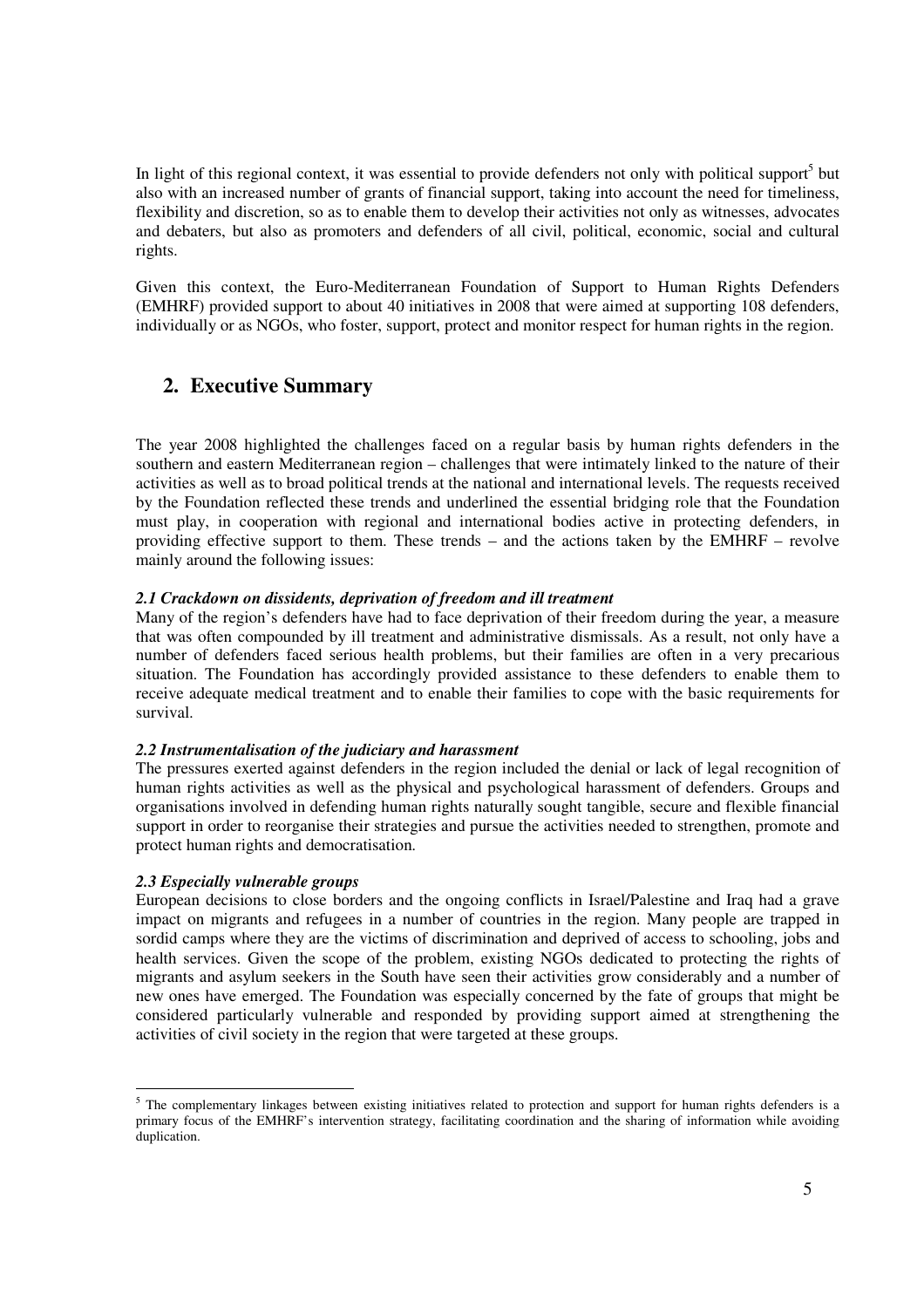#### *2.4 Operating difficulties and limited human resources*

Operating capacities and the level of access to financial resources vary greatly among NGOs of the region. Most independent organisations lack the human and physical resources needed to pursue their activities effectively over the long term. In several countries, NGOs have only limited access to funding from outside the region. Many smaller groups want to organise themselves along more professional lines but lack the skills and the support needed to prepare projects that meet the criteria set by major donors. It was necessary to strengthen their human and operating resources by providing small amounts of money, especially since resources of this type are seldom the focus of the major international funding institutions.

# **3. Interventions and Activities in Support of Human Rights Organisations, Groups and Defenders**

The support provided to human rights defenders by the Foundation in 2008 fell into three broad categories of intervention. One should note, however, that it is not possible to distinguish clearly among certain types of intervention, especially between those aimed at strengthening human and physical resources and those intended to support innovative activities.

## *3.1 Urgent interventions in support of defenders facing difficulties or at risk*

The EMHRF provided financial assistance in a rapid, tangible and discreet manner to several human rights defenders to help them overcome difficult circumstances and/or, at a critical moment, reinforce the visibility of their work and their prospects for pursuing their activities<sup>6</sup>.

3.1.1. Specifically, the Foundation provided emergency support for defenders who were the targets of psychological harassment and arbitrary legal proceedings because of their views on respect for human rights in their country. This assistance was aimed at sustaining the basic requirements for survival of their families, who faced grave economic difficulties.

The Foundation supported more than 60 families of defenders against whom arbitrary legal proceedings had been launched, often accompanied by dismissal from work, because of their activities in favour of democratisation and respect for human rights in their country. This financial assistance enabled the families to meet such basic needs as paying the rent and buying food, sending the children to school, obtaining health care, securing legal protection and meeting transportation costs for visits to prisons, etc.

3.1.2. The Foundation also supported several defenders whose life was in danger because of serious health problems, thus enabling them to obtain the medical treatment and medications they needed, in their country or abroad. This assistance was provided because their rights had been violated and/or they were unable to assume the costs involved because of their ongoing commitment in defending human rights.

l

<sup>&</sup>lt;sup>6</sup> The amounts involved in these urgent interventions ranged mainly between €900 and €6,000, averaging € 1,800.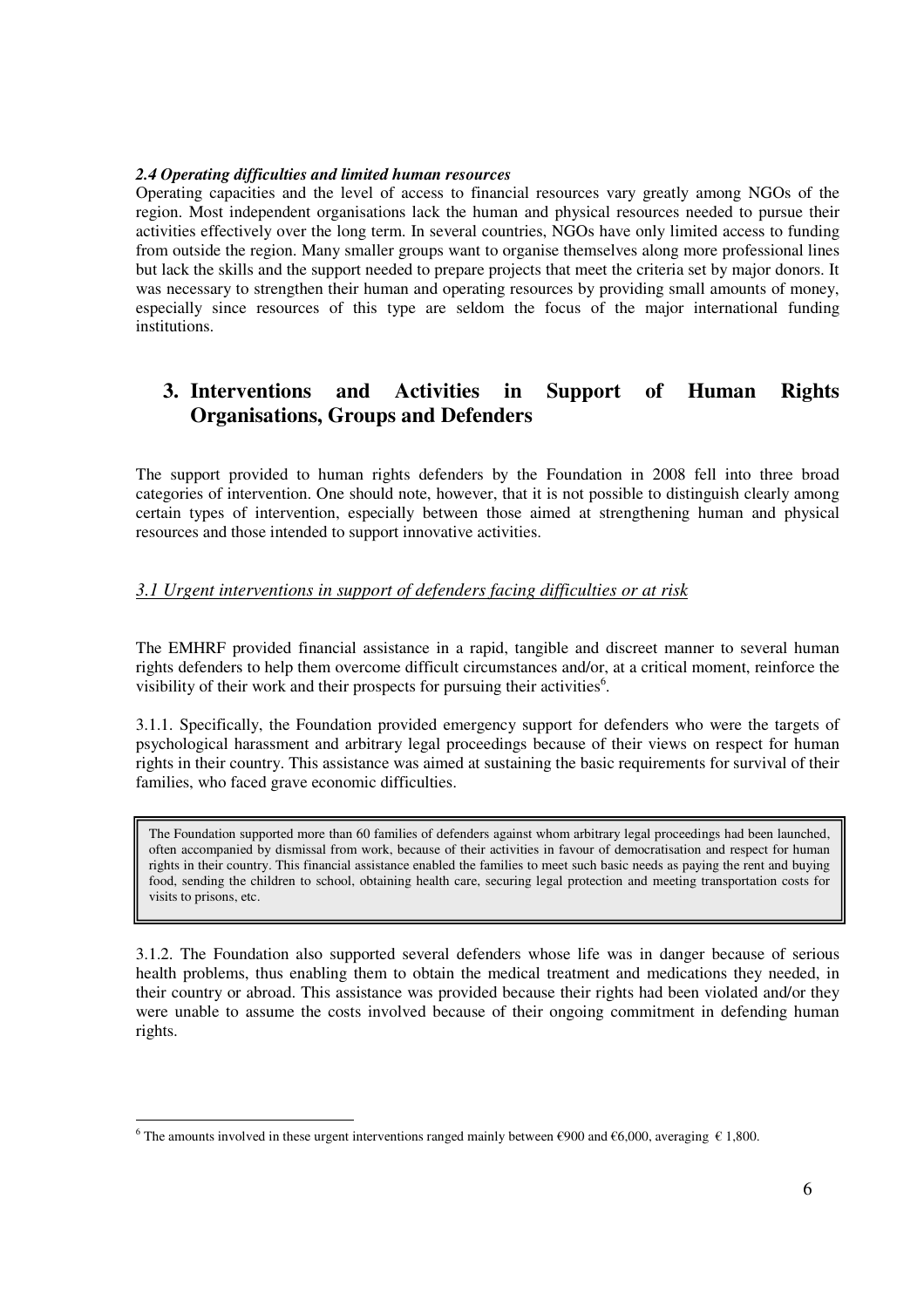The Foundation was a participant, either directly or through a European organisation, in the reimbursement of medical costs for seven defenders who had been sentenced to several years of imprisonment because of their positions in favour of protecting human rights. The Foundation also helped to pay medical examinations for a defender who was not in a position to cover the costs associated with hospitalisation abroad.

3.1.3 In addition, the Foundation provided emergency assistance to an association of human rights defenders that had been targeted by the authorities, to give it the time needed to take steps to stabilise its status and continue its work.

The Foundation continued to provide support to a human rights organisation against which an arbitrary order of dissolution and the freezing of its assets had been decreed without warning because it had adopted positions opposed to government policies and practices, even though such measures contravene international human rights standards.

3.1.4 Finally, the EMHRF supported projects whose success essentially depended on a time-sensitive intervention to heighten their profile and increase the prospects for a successful pursuit of activities in support of human rights. The reasons for providing this assistance had to do with the difficulty of securing funding from other donors safely and in a timely manner.

The Foundation provided urgent funding for the following activities:

- A meeting of the leading bodies of an association to enable it to redefine its priorities and its activities in defence of human rights and to elect a new executive in accordance with democratic principles
- The publication of reports on the situation of human rights, by five defender NGOs
- The payment of rental costs for a meeting place and documentation centre where most activities had stopped because of internal difficulties
- The attendance of two human rights defenders from the South, both lawyers, at strategically important training sessions abroad, to give them an opportunity to develop their ability to work with international mechanisms.

3.1.5. In its urgent interventions, the EMHRF attempted as much as possible to coordinate its work with that of other regional and international organisations that have the mandate to provide political and financial support to human rights defenders. The Foundation contributed in this way to the preparation of press releases or urgent appeals by other regional or international organisations and, in one case, provided funding to a beneficiary in collaboration with another international organisation. As announced in the previous years, there are still many defenders who face serious problems because they have been deprived of their freedom and subjected to ill treatment. In a number of cases, in particular those involving the payment of medical expenses, the Foundation worked with associations based in Europe or in neighbouring countries to ensure that follow-up on the psychological and physical rehabilitation of these defenders, as well as their social reintegration, would take place over the medium and long term. In addition, the Foundation continued its efforts to bolster the capacities of practitioners and associations at the local level by providing training and establishing mechanisms to ensure longer-term support.

#### *3.2 Bridging interventions to strengthen human and operational resources*

The EMHRF provided financial assistance with the main purpose of strengthening the ability of defenders and associations to create new structures or ensure the effective launching of their work in the region. These interventions have, among other things, made it possible to increase the visibility of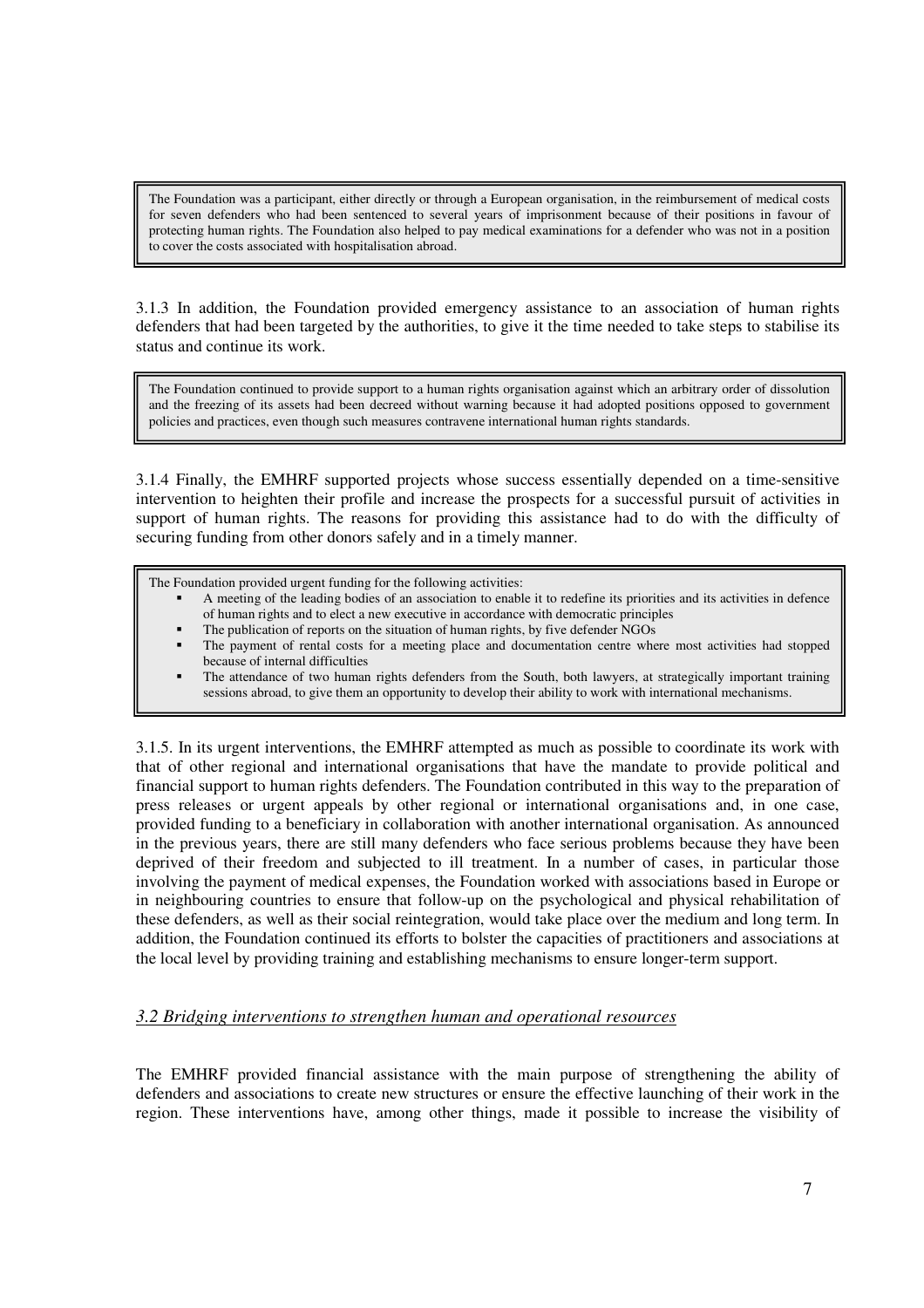defenders in countries where the political environment and the context in which NGOs operate are particularly difficult, and to ensure they have the resources needed to pursue their work<sup>7</sup>.

3.2.1. In particular, the Foundation supported the training of association members or the establishment of mechanisms aimed at raising the public profile of their activities.

The Foundation supported the organisation of training services aimed at helping local grassroots actors to develop communication and publication tools to promote the activities of their association. The training sessions were given by an association and were attended by about 30 NGO members from remote areas. They focused on writing for the press and producing newspapers for associations.

The Foundation also provided support to a defender who had been active in the NGO movement for many years in order for him to receive ongoing training on the legal mechanisms for the promotion and protection of human rights and thus strengthen the legal component of his work and of the work of the organisation he is associated with.

The Foundation provided support to two NGOs to help them set up a website and redeploy their activities in the national and international arena.

3.2.2. The Foundation also assumed a portion of the operating costs associated with the consolidation of existing groups or the establishment of new ones in the region (e.g. rental costs, equipment and staffing).

More specifically, the Foundation contributed to the payment of rental costs and the hiring of permanent staff for six NGOs that operated mainly on a volunteer basis, to help them establish a more professional base for their activities and strengthen their ability to pursue their work in the medium to long term.

The Foundation also provided start-up assistance to seven new associations. Thanks to this support, these defenders were able to secure the equipment, premises and staff needed to launch their valuable work.

3.2.3. The Foundation provided support for the advocacy and fund-raising campaign of a small NGO that was facing financial difficulties because of the sensitive nature of its work in its own country and in the region as a whole.

3.2.4. In the context of its role as an intermediary and advisor to its beneficiaries, the Foundation encouraged and facilitated the development of new and/or multi-year strategies backed by a fund-raising programme. The Foundation was thus able to respond strategically to the needs of the organisations concerned and/or to help them in their efforts to approach other donors who may be in a better position to support their activities over the long term. In five specific cases, the Foundation facilitated contacts between NGOs and donors, provided lists of potential donors and assisted in the presentation of funding requests.

l

<sup>&</sup>lt;sup>7</sup> The amounts involved in these capacity-building interventions ranged between €4,800 and €40,000, averaging € 21,500.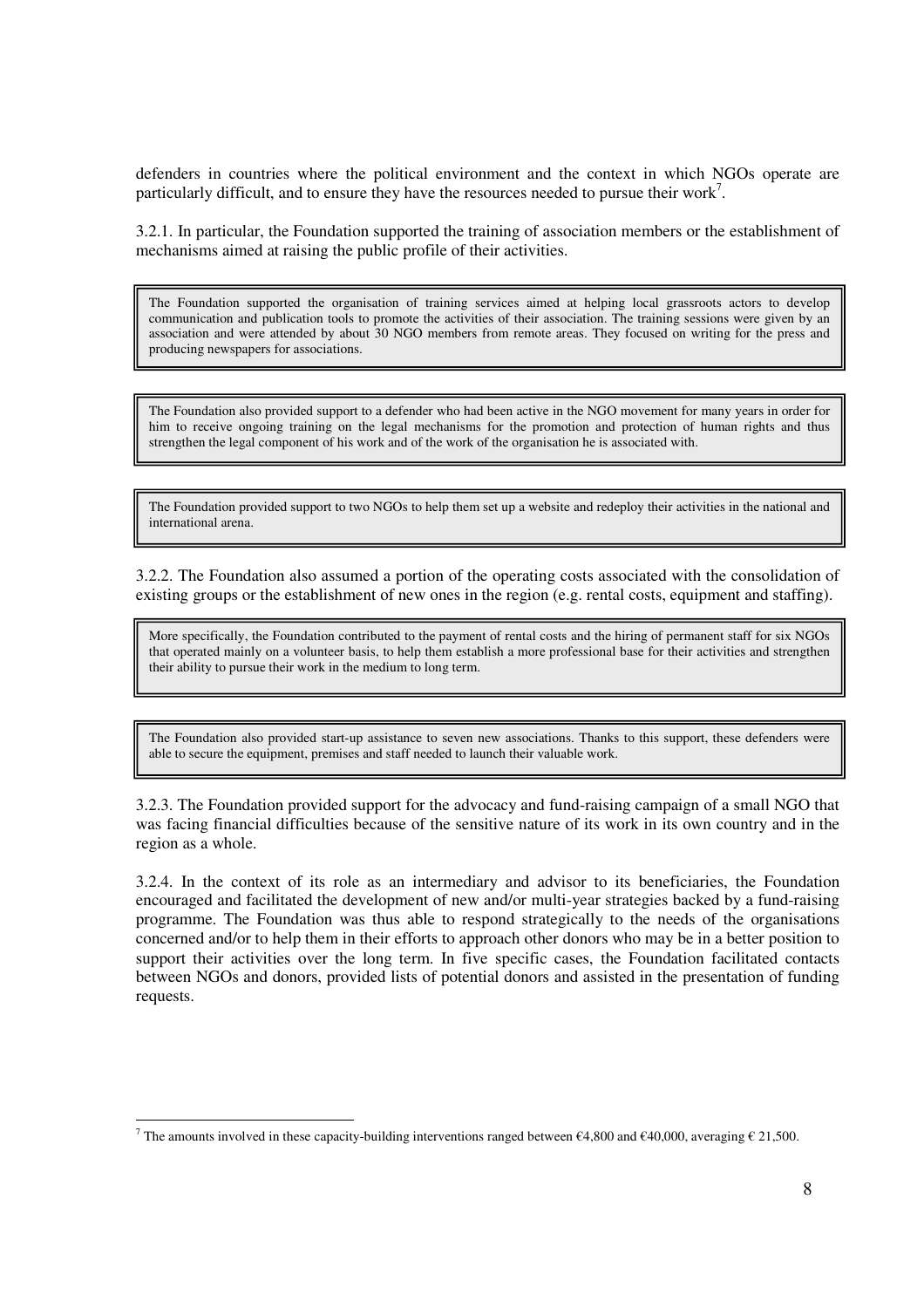#### *3.3 Interventions in support of innovative initiatives in light of the regional context*

The Foundation provided financial support for projects concerned with subjects that were innovative and/or had a priority component in light of the regional context<sup>8</sup>. It paid particular attention to strengthening the coordination of NGO activities at the national and regional level and to bolstering the protection of the rights of groups that could be considered as being particularly vulnerable or as needing special assistance.

3.3.1. With regard to strengthening the coordination of NGO activities, the Foundation provided support to, among others, groups that are active in fighting impunity, in promoting and protecting economic, social and cultural rights, and in preparing documentation and conducting lobbying activities with a view to promote coordinated reforms in various areas of public policy.

The Foundation supported the establishment of an entity that seeks to strengthen the coordination of NGO activities aimed at securing the recognition and implementation of the fundamental right to truth and justice in the southern Mediterranean. To that end, the entity sought to create a network of NGOs that would share experiences and know-how, and become a lobbying force in dealing with governments and with intergovernmental organisations.

The Foundation supported the establishment of a network comprised of several labour unions active in various areas of the public sector – administration, health care, education, hydraulics, public works, finance and civil protection – to enable them to strengthen the protection and defence of the physical and moral interests of workers at the national level. This entity will be a space for discussion, sharing, solidarity and joint initiatives aimed at protecting the rights and freedoms of labour unions.

The Foundation also supported two innovative projects seeking to observe and analyse public policy regarding respect for civil, political, social, economic and cultural rights by looking at the lessons learned from the joint efforts carried out by NGOs. The documentation and the analysis will be used to develop proposals and strengthen advocacy and follow-up in matters of human rights reforms over the long term.

3.3.2. When it comes to improving the protection of the rights of groups that could be considered as being especially vulnerable or requiring special assistance, the Foundation supported smaller entities working to protect the rights of women, children, the disabled, refugees and migrants in countries of the southern Mediterranean.

The Foundation supported one multi-sectorial project aiming at analysing and assessing the impact of a caravan organised to advise women, the disabled and children of their rights in a remote region, with a view to developing a strategy and plans of action for the longer term.

Furthermore, the Foundation supported three projects with a special focus on the reinforcement of the participation and the rights of women. The specific objectives of these projects were as follows:

- Providing legal aid and training to women who are disadvantaged and marginalised, to enable them to realise their rights in the private and public spheres;
- Strengthening rights protection and access to justice for women belonging to a religious minority, to counter the arbitrary practices of religious legal bodies in the country;
- Providing improved training, legal aid and psychological assistance to women who are the targets of discrimination because of their sexual orientation, as well as advocacy activities aimed at heightening the awareness of policy makers and the general public about their rights.

l <sup>8</sup> The amounts involved in these interventions designed to support innovative activities ranged between  $\epsilon$ 9,400 and  $\epsilon$ 40,000, averaging  $\epsilon$  20,400.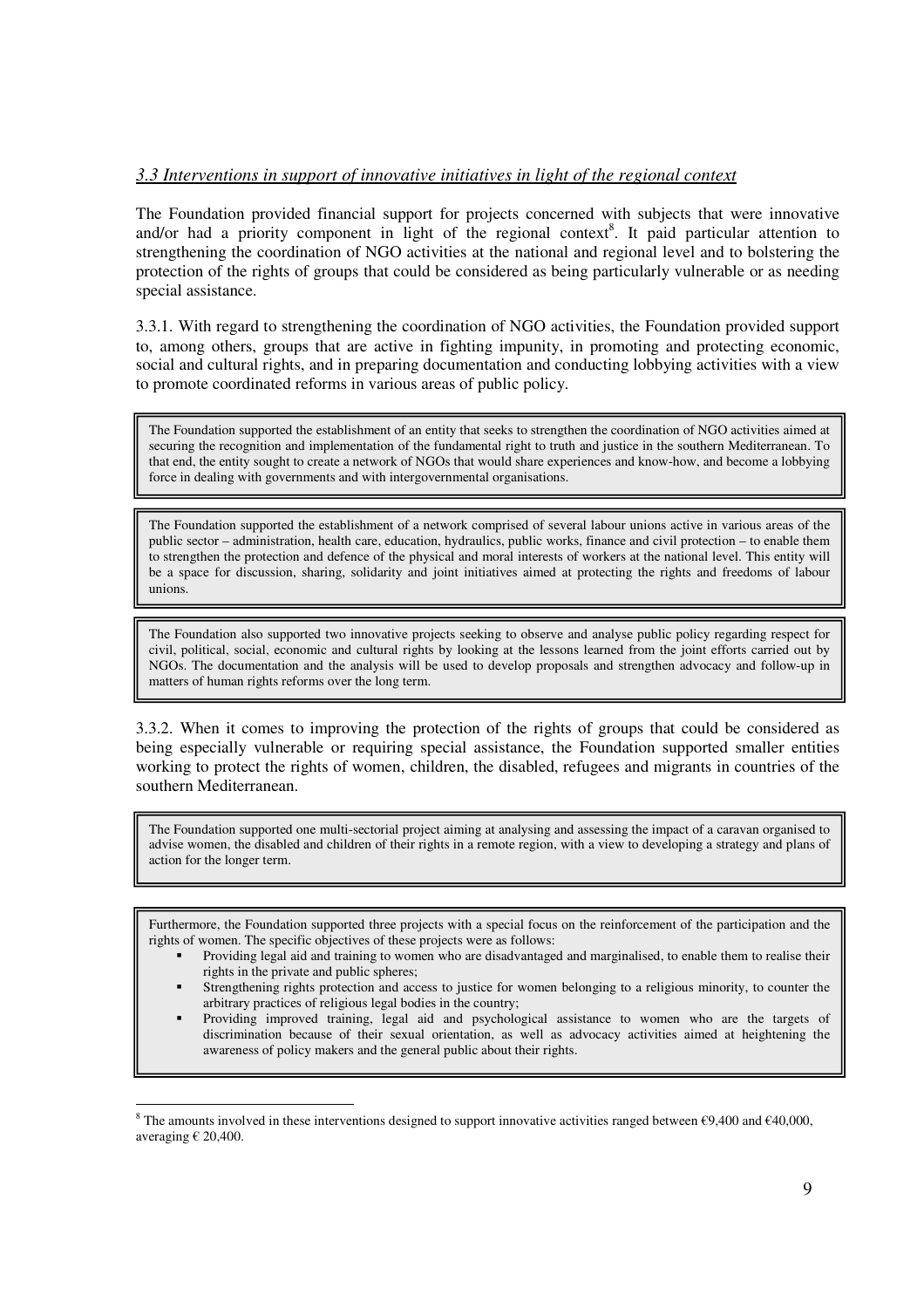The Foundation also supported five NGOs with projects aimed at strengthening the protection of the rights of refugees, migrants and asylum seekers in countries of the south-eastern Mediterranean. More specifically, these projects involved:

- Establishing an entity designed to provide legal aid to migrants and refugees who are victims of criminal acts or detention and wish to exercise their right to freedom of association;
- Improving the legal protection of migrant workers exposed to exploitation or arbitrary detention;
- Developing a mechanism for monitoring and documenting human trafficking and illegal migrations in rural areas, and for raising awareness about these issues;
- Analysing migration policies and their impact on migrants in countries of the South, especially migrants in transit, and using the findings to raise awareness and develop advocacy activities at national and international levels.
- Strengthening the promotion and protection of the economic, social and cultural rights of child refugees, and in particular their right to education in disadvantaged neighbourhoods.

3.3.3. In its role as intermediary to its beneficiaries, the EMHRF has also encouraged some defenders and NGOs to develop contacts with national institutions that have similar projects in their own country or in other countries of the region, as well as with regional and international networks working to promote and defend human rights. Such contacts can be used by these defenders and NGOs to share information and experiences, to discuss the potential for exploiting synergies and coordinating activities, and thus to draw benefits other than financial to increase the impact and viability of their work.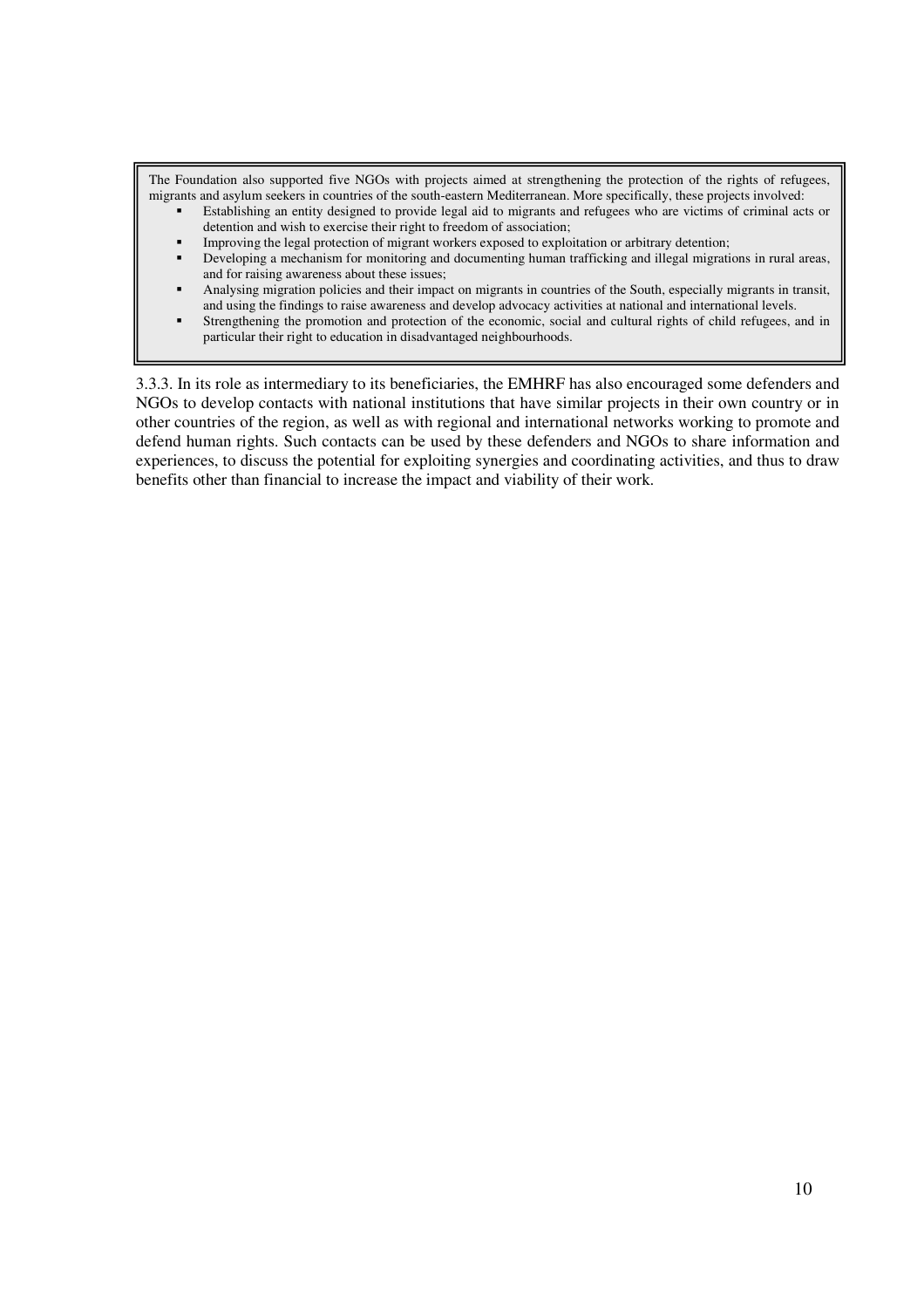# **4. Quantitative Assessment of Interventions in 2008**

To increase the readability of the EMHRF's interventions in 2008, the graphs below are presented depending on the:

## **4.1 Types of interventions**



*The percentage of interventions designed to strengthen human and physical resources has remained unchanged from 2007.* 

 *This category now accounts for the majority of the Foundation's interventions because many independent human rights groups and organisations seek to become more professional and to enhance their ability to pursue their activities. Few donors, however, considers the operational and management costs faced by these organisations as a priority, even though such expenses are necessary in order for these organisations to implement their programmes and longer-term strategies more effectively.* 

*As for emergency interventions, the total amount involved remained relatively low, but the number of individuals and organisations receiving support increased compared to the previous year, mainly as a result of high levels of repression targeting defenders and their families, who are faced with severe problems in coping with basic household needs and overcoming their difficult situations.*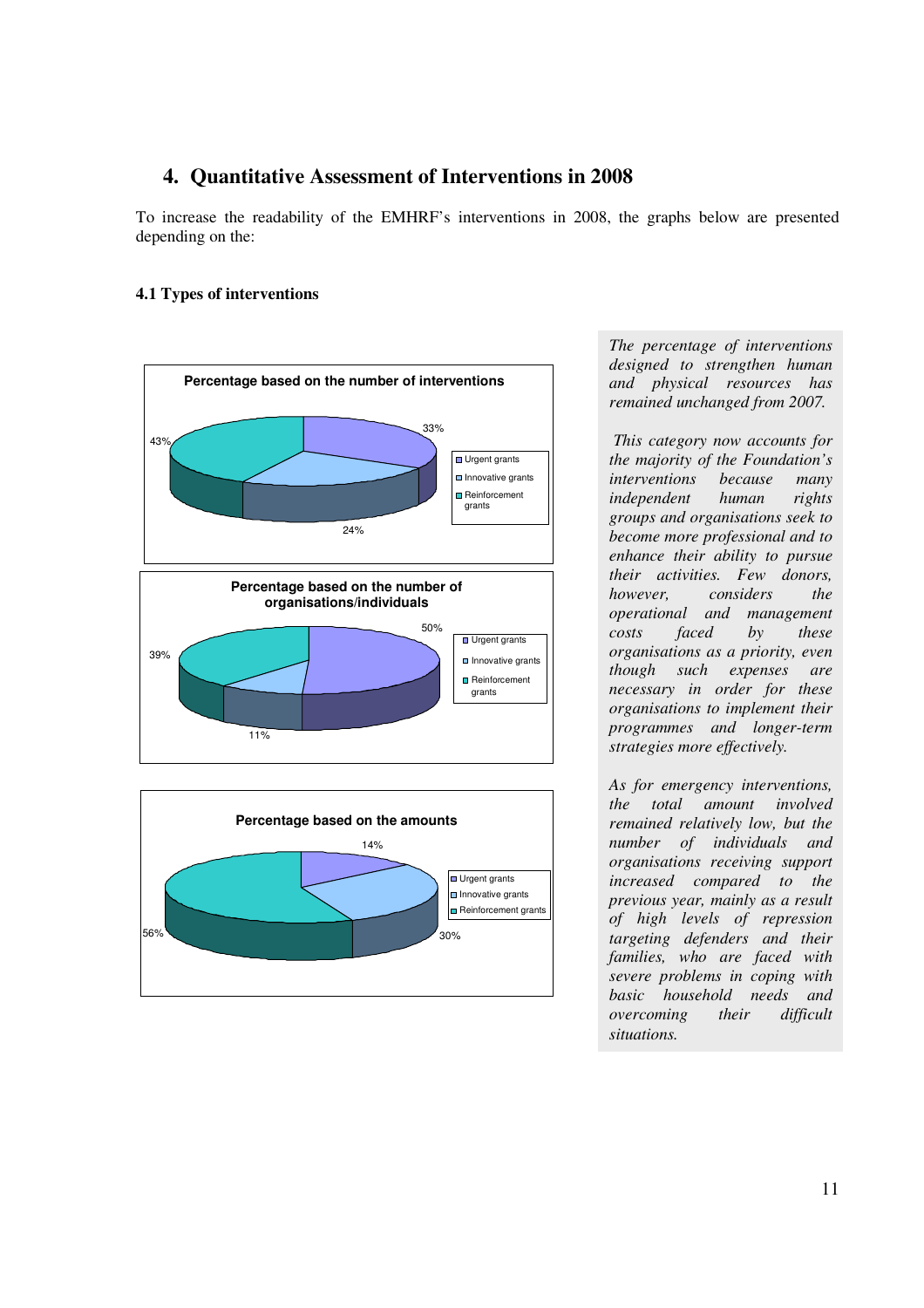#### **4.2 Thematic areas**



*interventions in 2008, the Foundation paid particular attention to strengthening the coordination of the activities of non-governmental organisations (NGOs) at the national and regional level, as well as the protection of the rights of groups that are considered particularly vulnerable. Projects aimed at strengthening the rights of these groups were submitted to the Foundation (women and children, migrants and refugees, minorities and LGBTQ).* 

 *Compared with 2007, there were also increases in the number of interventions intended to promote and protect the right to freedom of association (4%), and to protect the rights of migrants and refugees in countries of the south-eastern Mediterranean (5%).* 

*While these thematic areas received greater emphasis, this does not mean the Foundation paid less attention to traditional concerns such as supporting and promoting human rights, as evidenced by, among other things, an increase of more than 19% in interventions designed to support the monitoring, documentation and advocacy activities of defenders with a focus on the human rights situation in countries where the political context and the status of NGOs raise particular sets of difficulties.*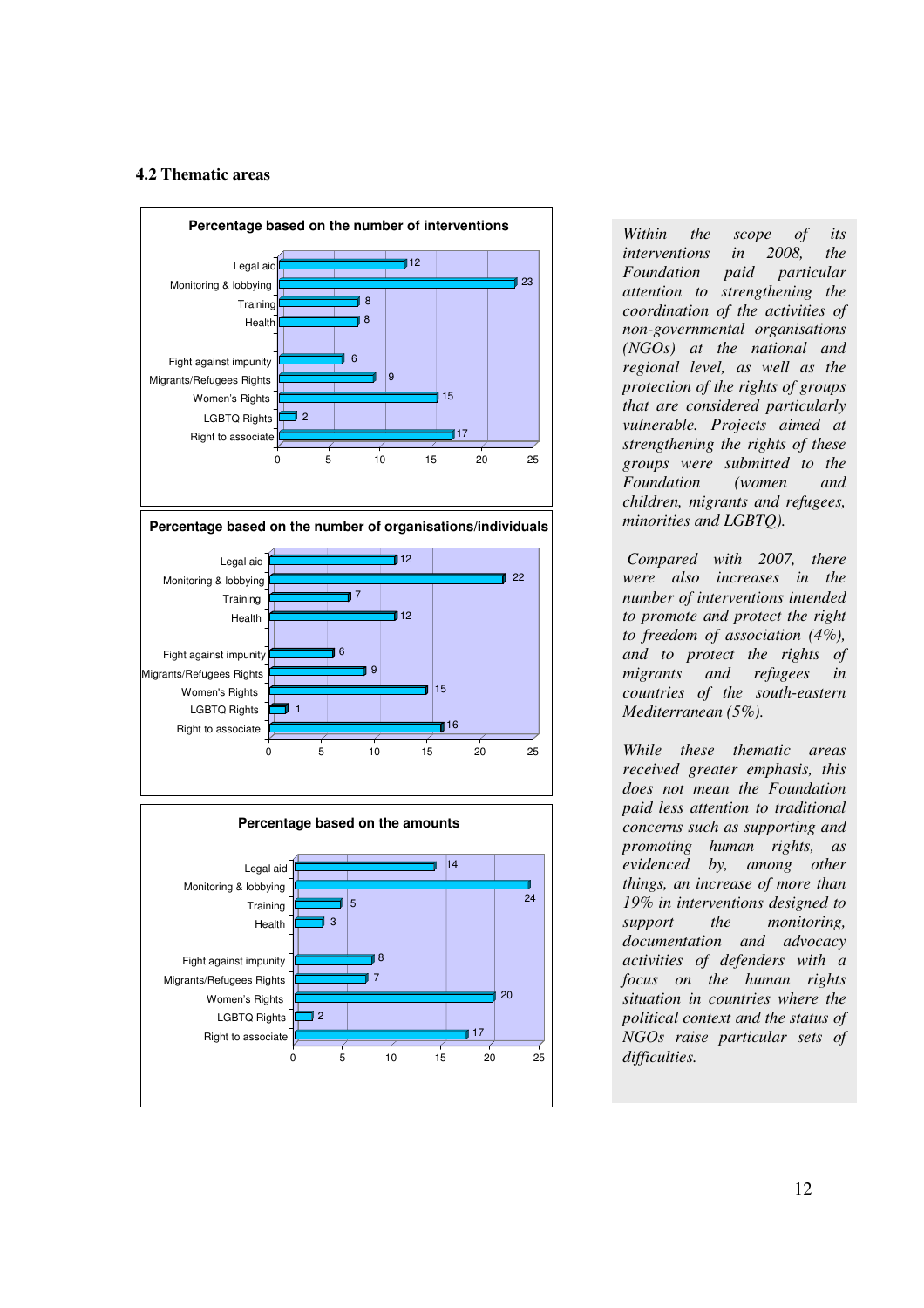#### **4.3 Gender**







*The gender perspective is an integral part of the Foundation's intervention strategy.* 

*The specific situation and role of women human rights defenders require special attention and, the Foundation has therefore attached particular importance to projects that were specifically designed to deal with gender issues and with strengthening the involvement and leadership of women. The proportion of interventions focused on gender issues remained relatively unchanged compared to the previous year.*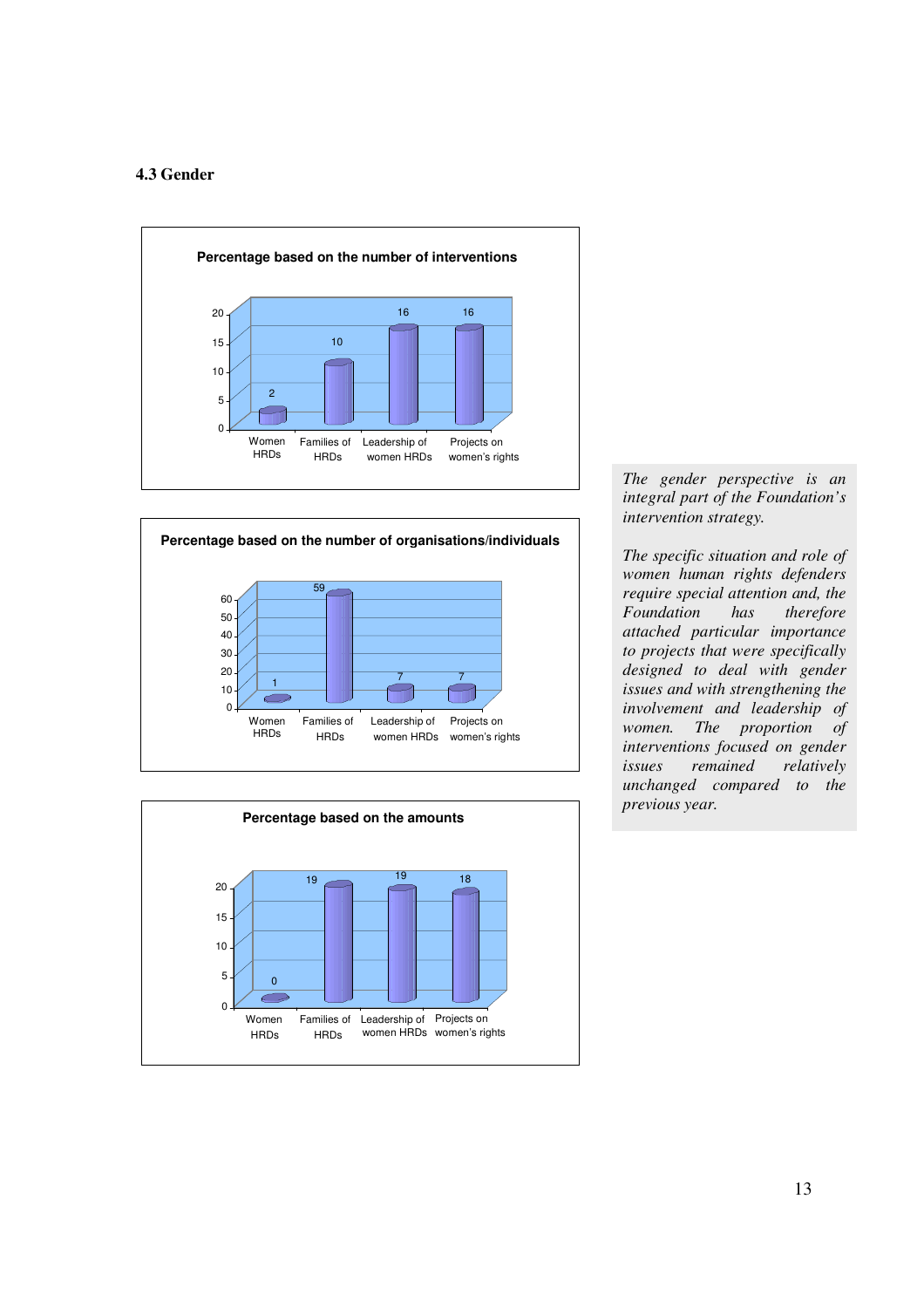#### **4.4 Countries**







*Against the background of broad national and international political trends, the year 2008 has brought into focus the needs of human rights defenders active in Syria, Egypt, Tunisia and Algeria.* 

 *Independent NGOs in these countries are seldom, if ever, given the possibility of having their activities legally recognised, and thus have only limited access to domestic or foreign funding. As a result, they have only limited scope for carrying out their normal operations and pursuing their activities over the long term. For these reasons, the Foundation continued to make these countries priority areas for intervention in 2008.* 

*The reduction in the number of grants given to defenders in Palestine, Israel and Lebanon relative to 2007 mainly reflected the fact that many other sources of funding and support were available to human rights organisations and defenders in those countries.*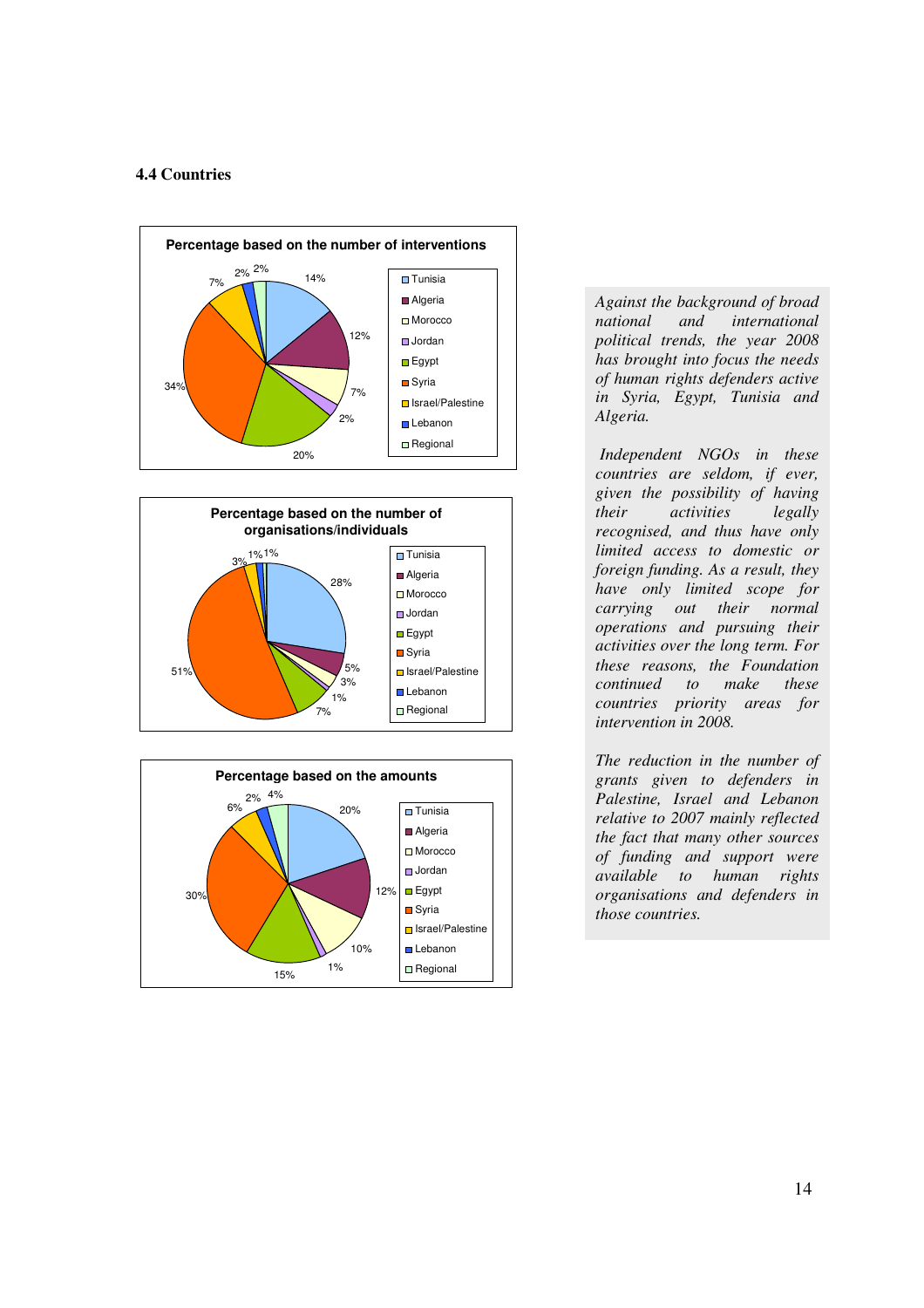# **5. Follow-up, Sustainability and Organisational Issues**

#### *5.1. Meetings and visits to the region*

In addition to conducting regular electronic consultations, the Board held three meetings – in March, September and December 2008 – to oversee the implementation of the Foundation's activities and develop strategies to assist human rights NGOs and defenders in the Euro-Mediterranean region.

Furthermore, EMHRF representatives took part in NGO forums and travelled to four countries in the region to meet human rights defenders and beneficiaries of Foundation funding. These visits and meetings were mainly intended to obtain clarifications about funding requests, and to allow meetings with recipients in order to assess and follow-up on their situation. The visits also provided an opportunity to meet representatives of civil society, international organisations and foreign missions, assess the general situation and identify the most pressing needs in light of the Foundation's mandate.

The Council of Representatives of the EMHRF, which includes more than 80 NGOs and defenders from the Euro-Mediterranean region, met in December 2008 to discuss the work already performed by Foundation as well as future activities intended to provide effective support for human rights defenders. Efforts to strengthen contacts and coordination among national, regional and international initiatives involved in the promotion and protection of human rights defenders are part of the steps needed to provide effective support to protect defenders and allow them to continue their work.

#### *5.2. Information and communication*

In 2008, the EMHRF maintained its policy of confidentiality regarding most of the information pertaining to the beneficiaries of its funding. This policy was adopted and has been pursued because of the serious risks potentially threatening the activities and persons for which funding is requested or has been granted, as well as other defenders working for the promotion and defence of human rights in countries of the South-Mediterranean region. The Foundation nonetheless maintains the transparency of its activities by providing its major donors with detailed information on its interventions and activities in support of human rights NGOs, groups and defenders in the region.

The Foundation has also updated and expanded its website on a regular basis, in particular by defining clearly the criteria governing urgent and standard funding requests, as well as setting out the deadlines for submitting requests, in its three working languages (Arabic, English and French), to ensure that these basic details and documents are easily accessible to all at http://www.emhrf.org/.

A leaflet summarising the Foundation's activities in support of human rights defenders has been published in Arabic, English and French, and is distributed at meetings, during visits in the region, etc.

#### *5.3. Fund-raising and outreach*

During 2008, the Euro-Mediterranean Foundation of Support to Human Rights Defenders enjoyed the trust of, and received generous contributions from, the Foreign Ministry of the Netherlands, the Danish International Development Agency (DANIDA) and the Swedish International Development Cooperation Agency (SIDA).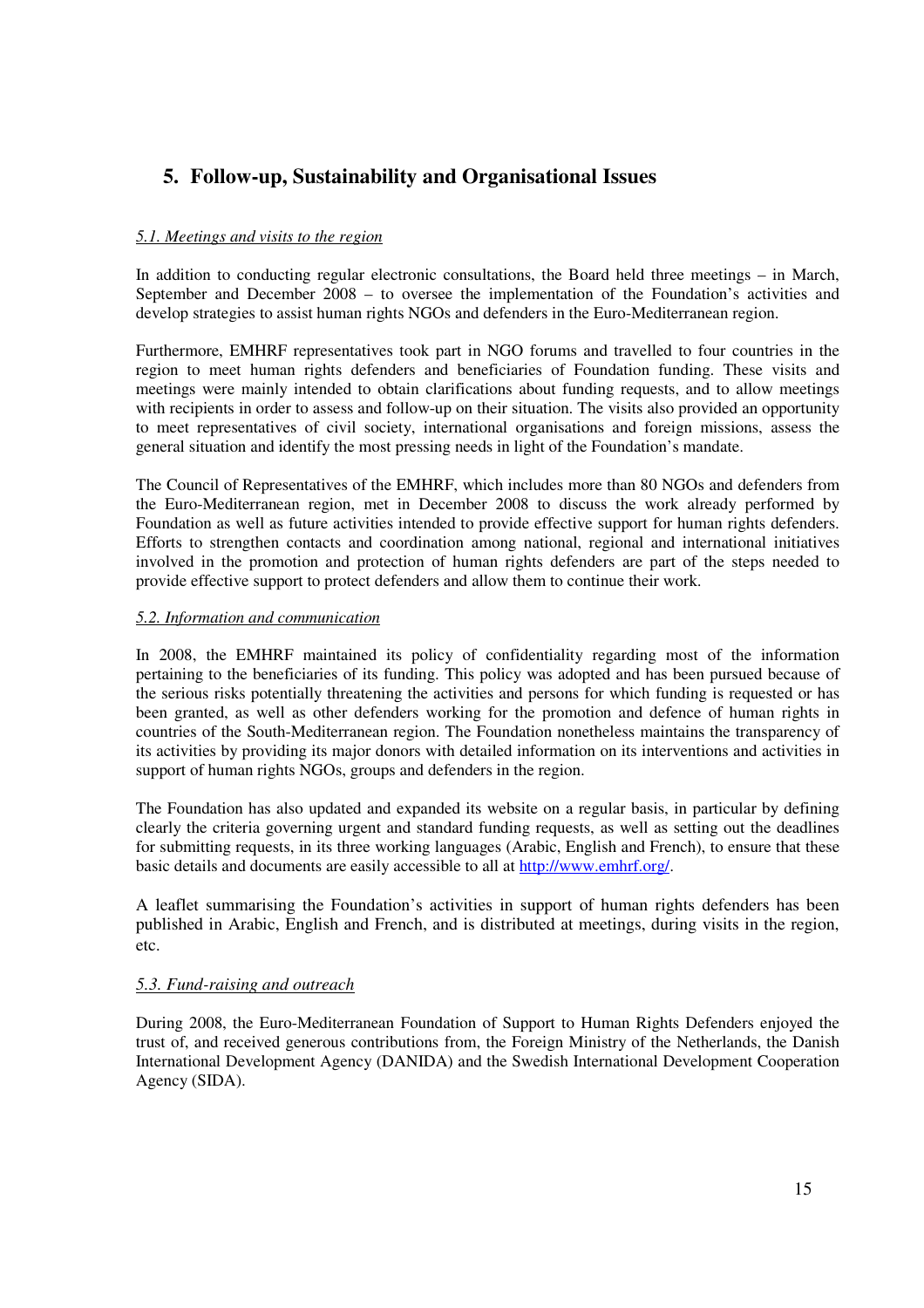The Foundation also worked actively to diversify its own sources of funding in an effort to broaden its prospects for pursuing and increasing its activities, given the regional context in which it operates. For example, the Foundation approached and on several occasions met different members of the European Parliament as well as representatives of the European Commission to promote its goals and its work, and to explore funding opportunities made possible by the 2007-2010 Strategy Paper of the European Instrument for Democracy and Human Rights (EIDHR), in which priority was given to supporting activities focusing on democracy and human rights in areas involving human rights defenders. The proposal submitted by the Foundation in response to the European Commission's call for proposals has been accepted and a three-year funding agreement has been signed. In addition, the Foundation met representatives of several European cooperation agencies and organised a visit to the U.S. eastern seaboard in the latter part of 2008. The purpose of this visit was not only to meet potential donors but also to promote the Foundation's work to NGOs, research institutes, members of Congress and other stakeholders, and thus set the basis for possible future cooperation in support of human rights defenders in the Middle East and North Africa. The Foundation hopes that partnership opportunities will materialise in 2009.

And finally, the Foundation remains an associate member of the European Foundation Center (EFC)<sup>9</sup>, an international association of foundations that seeks, among other things, to foster cooperation and the sharing of information in Europe and beyond.

#### *5.4. Risks analysis and sustainability*

The main risks associated with the provision of financial assistance to human rights defenders in countries of the southern and eastern Mediterranean that have been identified by the Foundation are the following:

- *The risk that governments in the region may react by seeking to block or impede the access of human rights defenders to Foundation funding.* The Foundation could be the target of malicious criticism claiming that it is "a tool for conducting subversive and destabilising activities orchestrated by agents of foreign powers". The transparency of its operations, combined with the high reputation of its Board members, the significant level of support received from its main donors at its inception and the widely recognised credibility of the EMHRN as a uniting partner between various components of civil society and within the European Parliament are all elements that, over time, will dissipate the suspicions and opposition of hostile groups and states.
- *The risk that the repression targeting human rights defenders who are the recipients of Foundation funding could get worse.* To date, the assistance provided by the Foundation has not led to physical, legal or psychological repression targeting defenders because of the strict application of confidentiality in handling funding requests, decisions and transfers. The principle of confidentiality extends to all documents that are made public as they contain no references to the names of beneficiaries or the amounts granted. In addition, communications are protected by encryption. The Foundation does, however, provide its major donors with information on its activities in general, honouring the principle of transparency while exercising the utmost vigilance.

<sup>&</sup>lt;sup>9</sup> EFC is an international association of foundations and funders that is dedicated to: creating an enabling legal and fiscal environment for foundations; documenting the foundation 'landscape'; strengthening the infrastructure of the sector; and promoting collaboration both among foundations and between foundations and other actors in Europe and beyond.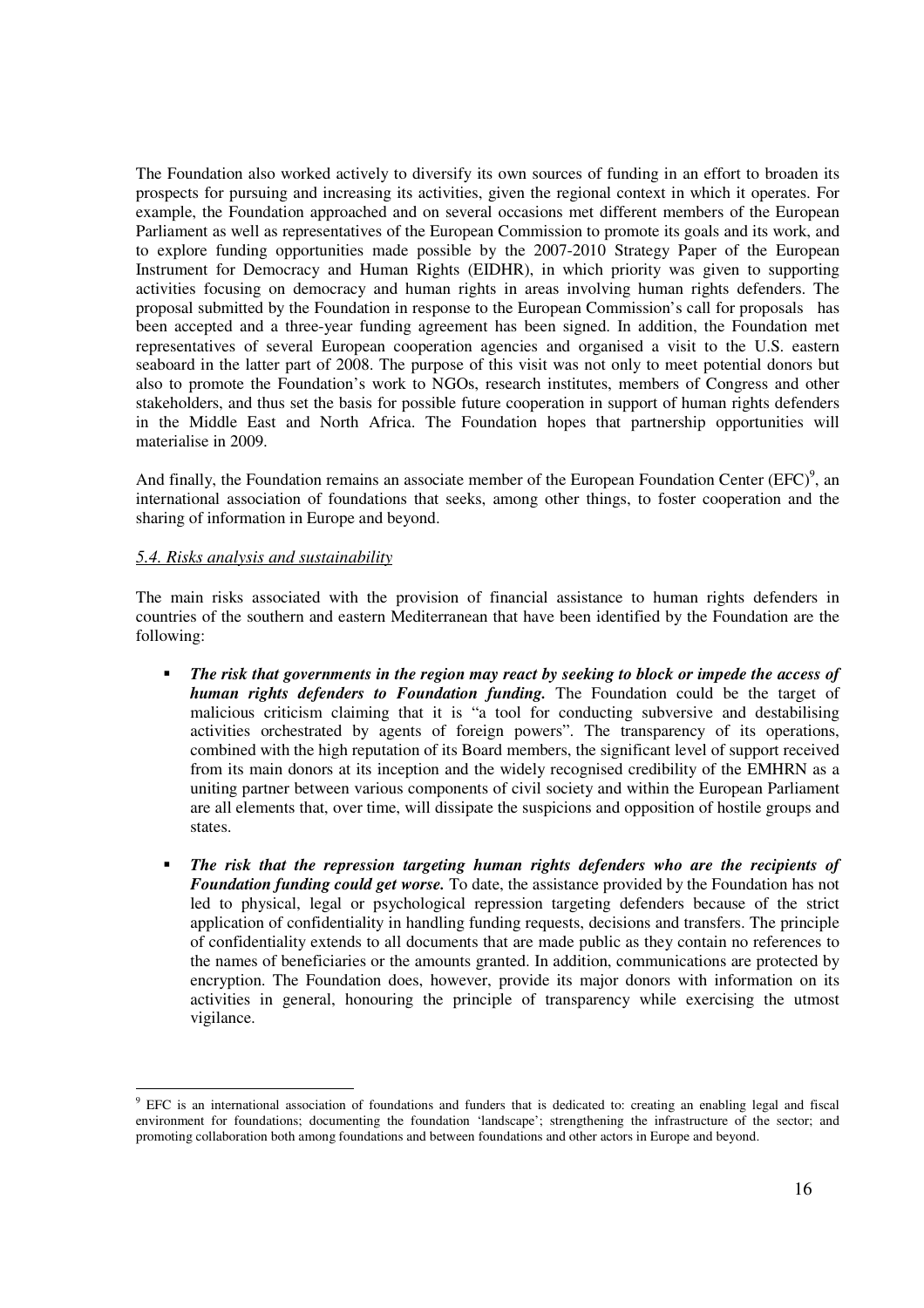- *The risk that funding could be blocked or intercepted by someone other than the recipient defender.* The results to date have been satisfactory and all the funds provided by the Foundation have reached their intended destinations. The Foundation's Board and Secretariat are responsible for ensuring that funding is granted to legitimate natural and legal persons under private law. A number of precautions are taken and a certain amount of information is collected from the defender before, during and after the decision process. The Foundation also taps into a network of trusted contacts in the region to obtain reliable information that enables it to act in a targeted and secure manner.
- *The risk that Foundation interventions may have an unwanted destabilising impact within civil society (intensification of rivalries, disinformation, etc.) or that the funds granted may be misused or used fraudulently (embezzlement, corruption, etc.)*. To date, these risks have been avoided but the potential for such risks is under constant monitoring. At the same time, the total amounts allocated to projects are such that they are an important limit on any possibility of misuse. The rigorous assessment conducted before a decision is made and the moral commitment made by recipients also tends to limit such risks. Beneficiaries must follow a number of steps to ensure accountability and the Foundation monitors recipients on an ongoing basis. The Foundation also reserves the right to require that the funds granted be reimbursed should the goal of a contract not be met.

The sustainability of the Foundation's work is based on the following elements:

- The ability of human rights defenders to work in the region is greatly strengthened by the availability of interventions that are flexible, quick and localised, a fact which makes these interventions all the more necessary.
- The Foundation has direct access to members of the Euro-Mediterranean Human Rights Network and is therefore in a position to take advantage of a unique, highly qualified source of knowledge and quickly obtain the detailed and reliable information it needs to pursue its work, thus improving the quality and targeting of its interventions.
- The Foundation remains in regular contact with its partners and with civil society in the context of its follow-up activities and its regular visits to the region, and can thus respond to changes in local and regional circumstances and to the needs expressed by defenders.
- The Foundation focuses its attention on a clearly circumscribed region, which enables it to develop a specific profile and to be a trustworthy actor in its field of intervention.
- The Foundation encourages the much-needed participation and cooperation of other national, regional and international organisations in efforts to provide long-term institutional support to defenders.
- The Foundation carefully measures the risks involved in providing low-level funding to defenders at risk, small emerging NGOs and innovative activities.
- Thanks to its close contacts with actors and organisations in civil society, the Foundation is in a position to provide advice and act as an intermediary between defenders and international donors when a funding request is clearly such that it could be supported by another organisation.
- Last but not least, the right and freedom of association is a central component of the Foundation's intervention strategy.

#### *5.5. Internal Governance*

The composition of the Board remained unchanged in 2008. The Board has nine members, who contribute to its work on a volunteer basis.

The staff of the Foundation's Secretariat during the year comprised the following persons: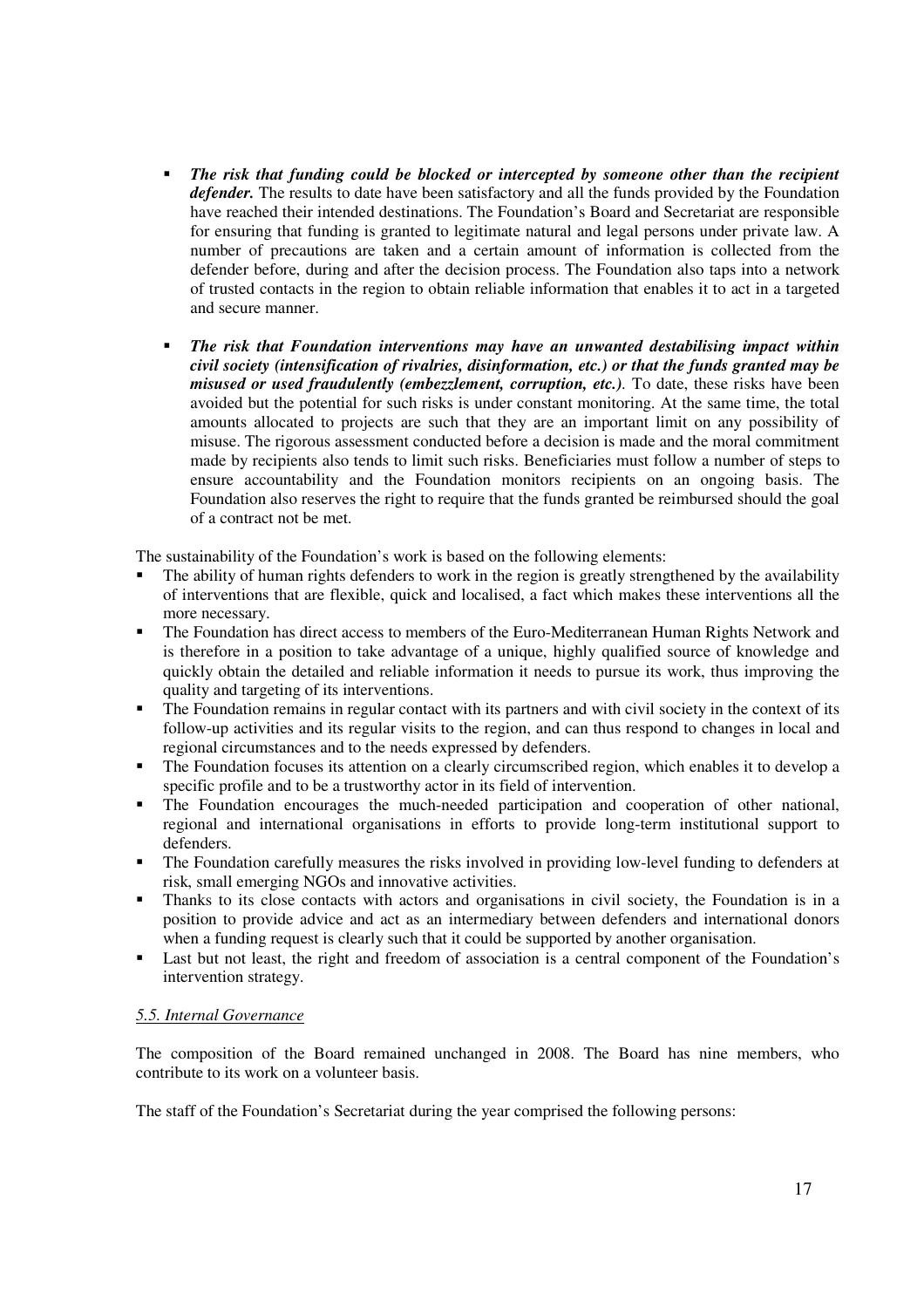- Anne-Sophie Schaeffer (a graduate in international public law) employed on a full-time basis as programme coordinator based in Copenhagen.
- Katrine Høybye Frederiksen (a graduate in foreign languages) was hired in July 2008 as a fulltime administrative secretary based in Copenhagen.
- Basma Shaheen was hired as part-time assistant based in Copenhagen during most of the year 2008, but in November 2008 she was replaced by Chafia Alliche (preparing a thesis in foreign languages and international development).

The Board issued a job advertisement for the position as executive director in June and selected three candidates for interviews. Two candidates withdrew their applications because of the location of the post, and the Board conducted an interview with the third candidate in September. Although this candidate had genuine skills, he was not selected for the position because he could not be operational immediately. The Board will define in greater detail the profile deemed desirable after having analysed all possible options in 2009.

The Foundation also benefited from organisational services provided by the Euro-Mediterranean Human Rights Network, in particular accounting, computer and administrative services.

The audit of the Foundation's accounts was performed by an independent auditor, *Deloitte*, Copenhagen.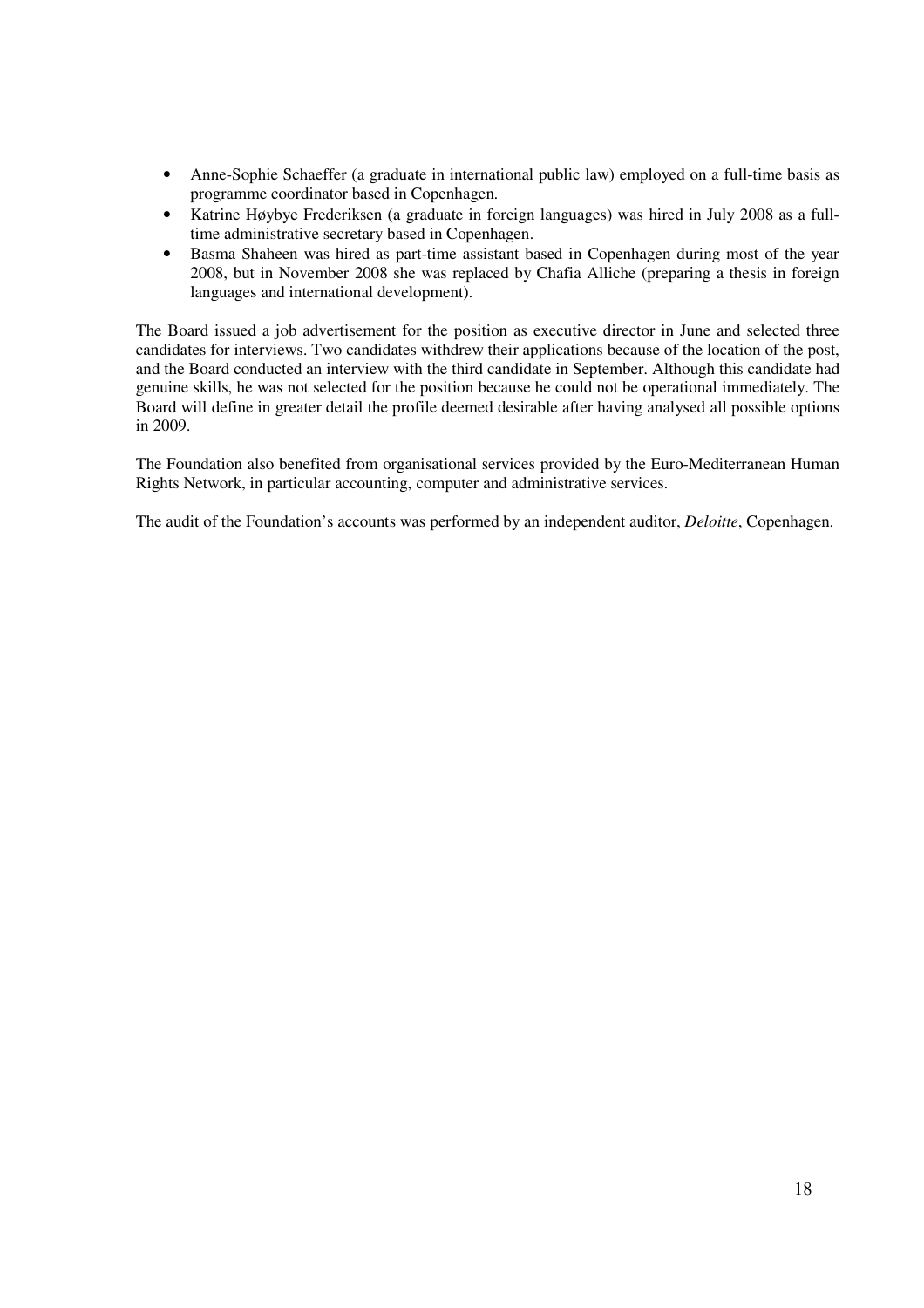# **Appendix 1: Overview of EMHRF Interventions 2005-2008**

The Euro-Mediterranean Foundation of Support to Human Rights Defenders (EMHRF) lent its support on more than eighty occasions with the objective of supporting 157 defenders of human rights – whether they be individuals or associations – in the South-Mediterranean region during the period 2005- 2008. The total amount of financial support granted by the EMHRF represents more than  $€1$  million.

The increase in the number of interventions by the EMHRF is portrayed in the graphs below:







*These graphs show that a major transformation has taken place in the Foundation's interventions in 2008, bringing the total increase between 2005 and 2008 to more than 320%.* 

 *This transformation is explained by a significant increase in the number of requests received from defenders not only as a result of the deteriorating conditions but also because during these four years the Foundation developed a specific profile as a reliable partner in the region.* 

*These developments have resulted in increases of 575% in the amount of funding granted to defenders between 2005 and 2005, and 980% in the number of defenders receiving support.*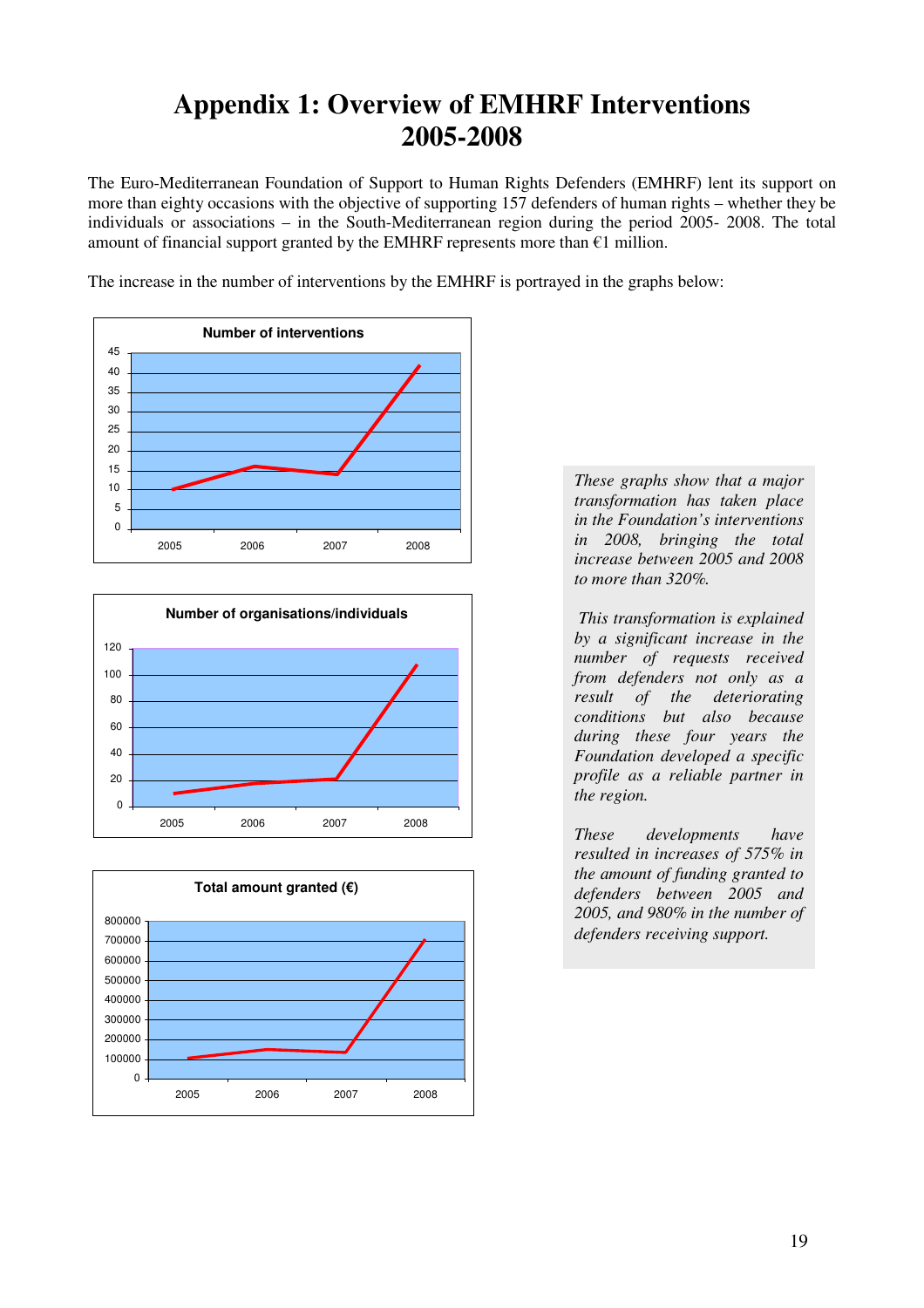## **1. Narrative Assessment of Interventions**

The support provided by the Foundation to human rights defenders can be characterised by the three major categories of intervention which follow. As noted above, however, some interventions – particularly aiming at strengthening human and operational resources – cannot be clearly distinguished from interventions in support of innovative activities.

## 1.1.Urgent interventions in support of human rights defenders facing difficulties or at risk

The EMHRF provided short-term support in a rapid, tangible and discrete manner to human rights defenders in order to enable them to overcome their present plight and / or strengthen the visibility of their actions and the prospects for pursuing their activities at a decisive time:

- 1. The EMHRF has notably supported human rights defenders and their families who were undergoing psychological harassment and malicious legal proceedings in order to enable them to overcome their plight and to pursue their activities;
- 2. The EMHRF has provided its support to human rights defenders whose lives were threatened due to serious health problems, in order to enable them to obtain specialised medical and pharmaceutical treatment either in their country or abroad. This support has been given because of serious violations of their rights and / or because it was impossible for them to pay for these costs due to their constant engagement in the defence of human rights;
- 3. The EMHRF has provided its support to associations of defenders targeted by the authorities (refusal or suspension of legal recognition, freezing of accounts, etc…) in order to enable them to reorganise their strategies long enough for them to obtain a stable status;
- 4. Lastly, the EMHRF has provided its support to projects whose success mainly depended on the time factor – in order to increase visibility and prospects for pursuing their activities. This support has been given because of their difficulties in obtaining funds from other donors in appropriate conditions with regard to time periods and safety.

## 1.2.Bridging interventions to strengthen human and operational resources

The EMHRF provided medium and long-term support to enable defenders to strengthen their capacities in order to create new structures or implement their activities in an effective manner in the region:

- 1. The EMHRF supported the hiring and training of staff necessary to strengthen the action and the capacities of human rights organisations in their search for funds from other institutions.
- 2. The EMHRF provided its support in paying rent and in paying for the equipment necessary to strengthen the visibility of the action of human rights organisations.

The main objective of these interventions was to strengthen visibility and secure prospects for pursuing the actions of defenders in countries where the political and associative context is particularly difficult.

## 1.3.Interventions in support of innovative initiatives in light of the regional context

The EMHRF has provided support to projects whose thematic areas were innovative and/or had priority importance with regard to the regional context. The Foundation has paid particular attention to strengthening the coordination of activities on a national and regional level and to strengthening the protection of rights of groups which were seen to be particularly vulnerable or which required special assistance – in the following main areas (this list is not exhaustive):

- medical, psychological and legal support to defenders, prisoners of conscience;
- strengthening economic, social and cultural rights;
- strengthening the participation of women and young people and also defending their rights;
- fighting homophobia and defending the rights of LGBTQ;
- strengthening the protection of minorities rights;
- strengthening the protection of migrants and refugees rights;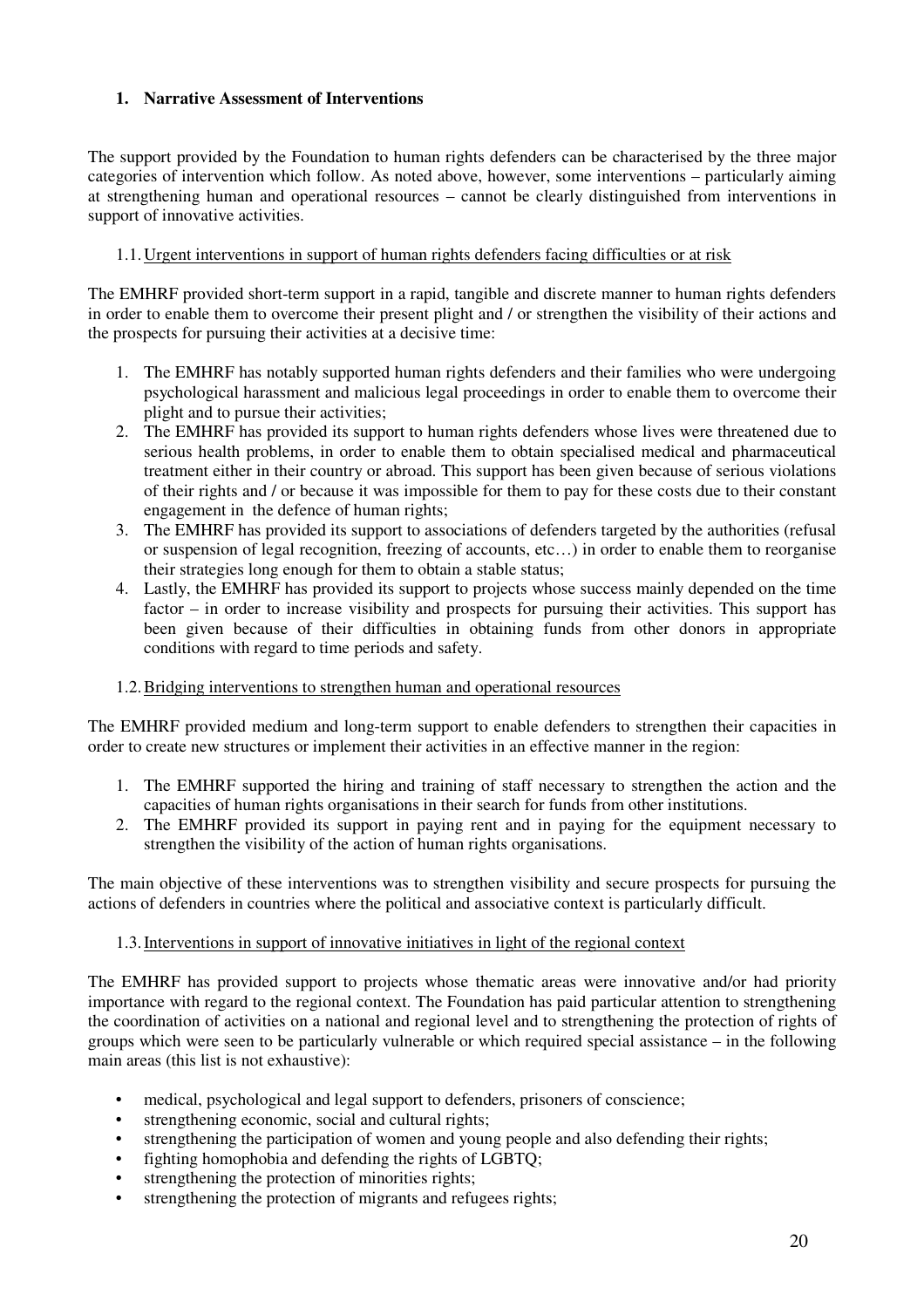- the fight against impunity;
- the right and freedom of association.

# **2. Quantitative Assessment of Interventions**

To increase the readability of the EMHRF's interventions for the period 2005-2008, the graphs below are presented depending on the:

# **2.1.Types of intervention**







*The graphs reflect the emphasis given by the Foundation to interventions designed to support the human and physical resources of independent NGOs. In some cases, defenders, who often operate on a volunteer basis, receive ad hoc support for specific projects. The requests received by the Foundation show, however, that many suffer from a lack of crucial core funds needed to carry out their activities on a more professional basis and to establish their organisations on a more permanent basis so as to heighten their visibility and increase their prospects for pursuing their activities.* 

*The increase in the number of defenders receiving emergency support in 2008 is explained mainly by the levels of repression targeting groups advocating for democratic reforms that respects the rights of citizens, guarantees freedoms of expression and association, and puts an end to all types of discrimination. Despite this, the total amount of emergency funding remains low because these interventions have a ceiling of €5,000. The rapid availability of small amounts is nonetheless essential as it can have a considerable impact on the physical and psychological ability of the defender to carry out his or her activities.*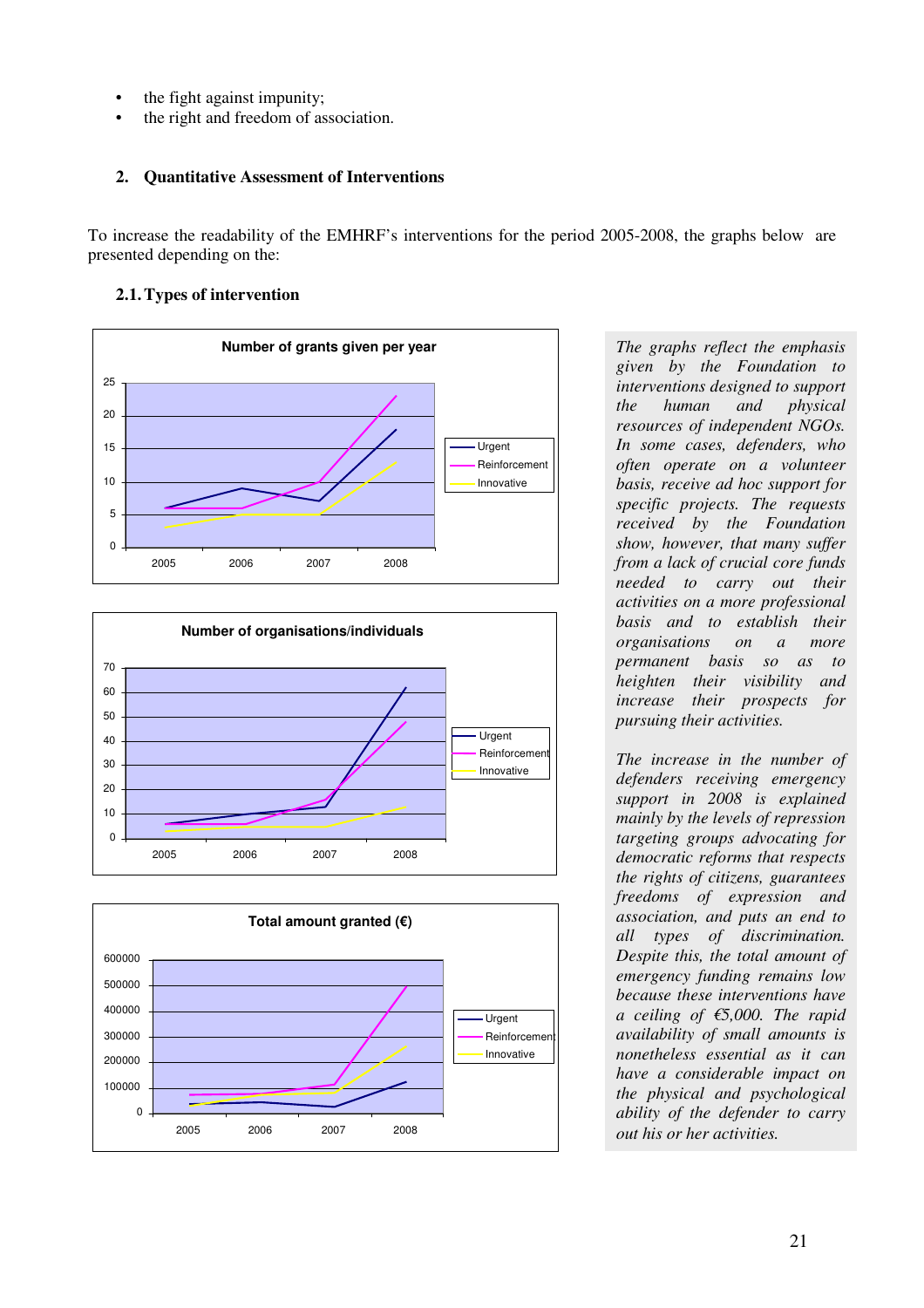#### **2.2.Thematic areas 2005-2008**







*Over the period 2005-2008, the Foundation devoted efforts to supporting initiatives aimed at fighting impunity and promoting the right to freedom of association. In addition, it paid particular attention to strengthening the rights of groups that are considered more vulnerable because of their specific characteristics and of the context in which they carry out their activities (women and children, migrants and refugees, minorities and LGBTQ).* 

*Despite this focus, the Foundation did not neglect more traditional activities supporting and promoting human rights in the region (monitoring and documentation on the human rights situation, free legal aid to victims of violations, medical and psychological support to defenders, training).*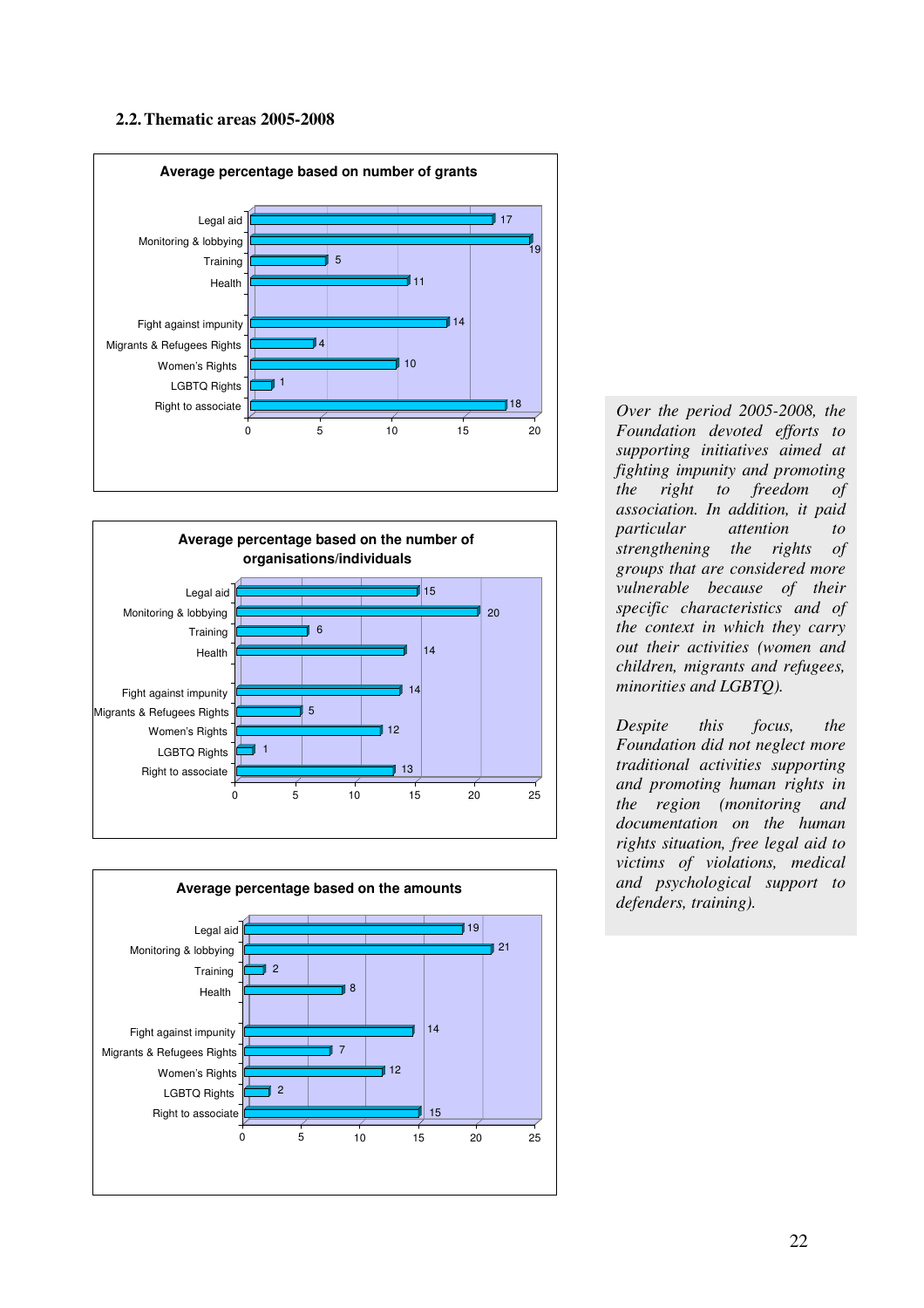### **2.3 Gender 2005-2008**







*The issue of the rights and role of women defenders is an integral part of the Foundation's intervention strategy.* 

*Over the period 2005-2008, the Foundation put greater emphasis on strengthening the involvement of women defenders as essential agents for change in the region. The enhanced involvement and leadership of women plays a major role in areas such as the promotion of social justice, the prevention of violence and respect for the rights of women, and the constant mainstreaming of gender issues in programmes designed to promote and protect human rights.* 

*Thanks to the pressures exerted by women's defenders and organisations, several countries in the region have been led to change family laws, which were often used as legal justification for different types of discrimination.* 

*Strengthening the participation of women is thus an essential component of the struggle to strengthen democracy and human rights in the region.*